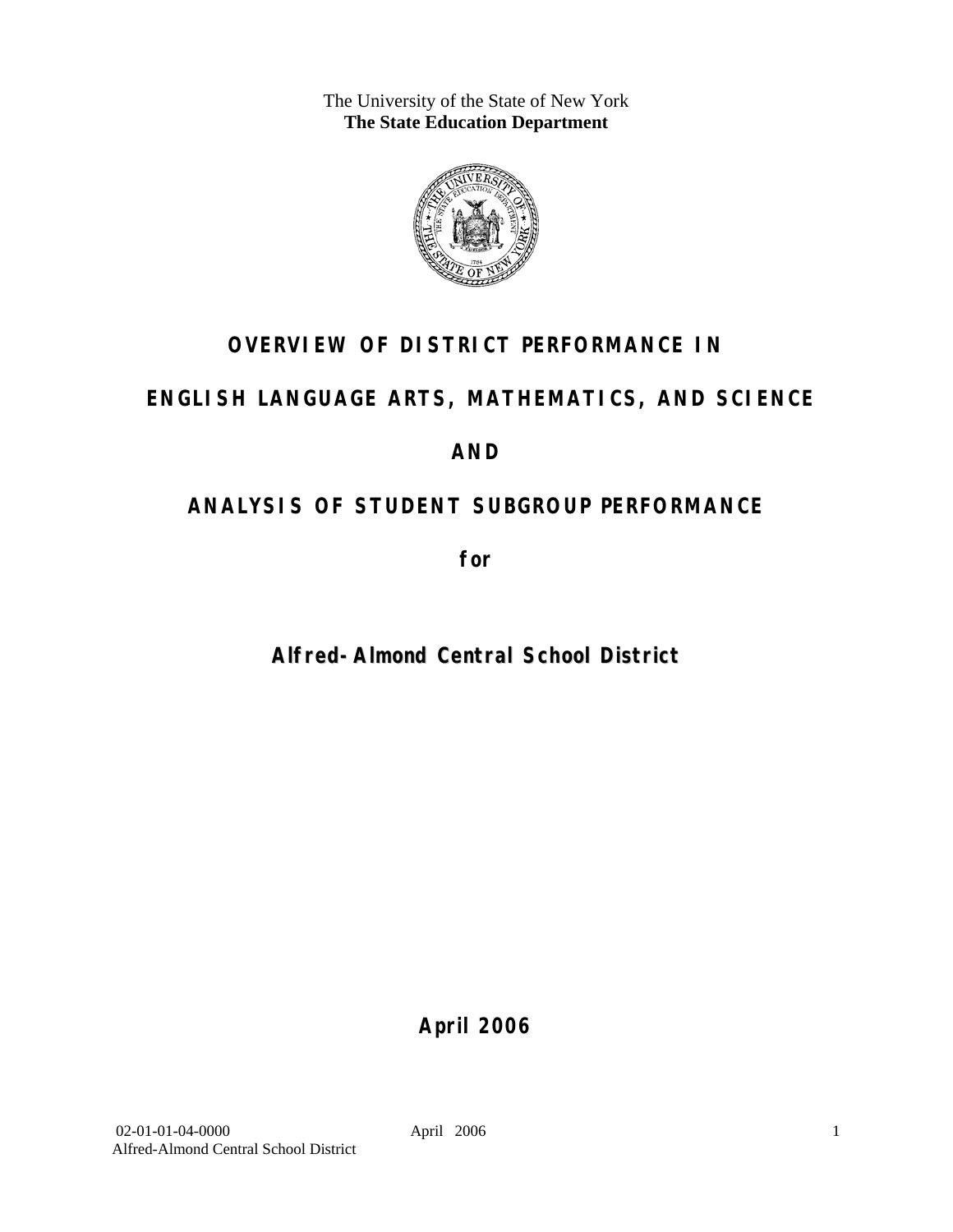### **THE UNIVERSITY OF THE STATE OF NEW YORK**

### **Regents of The University**

| Hollis                |
|-----------------------|
| New Rochelle          |
|                       |
| <b>North Syracuse</b> |
| New York              |
|                       |
| Buffalo               |
| Hartsdale             |
| Albany                |
| <b>Bronx</b>          |
| <b>Binghamton</b>     |
| Rochester             |
| New York              |
| <b>Brooklyn</b>       |
| <b>Great Neck</b>     |

### **President of The University and Commissioner of Education**

RICHARD P. MILLS

**Interim Deputy Commissioner for Elementary, Middle, Secondary and Continuing Education**  JEAN STEVENS

#### **Assistant Commissioner for Standards, Assessment and Reporting**  DAVID M. ABRAMS

#### **Coordinator, Information and Reporting Services**

MARTHA P. MUSSER

The State Education Department does not discriminate on the basis of age, color, religion, creed, disability, marital status, veteran status, national origin, race, gender, genetic predisposition or carrier status, or sexual orientation in its educational programs, services and activities. Portions of this publication can be made available in a variety of formats, including braille, large print or audio tape, upon request. Inquiries concerning this policy of nondiscrimination should be directed to the Department's Office for Diversity, Ethics, and Access, Room 530, Education Building, Albany, NY 12234. **Requests for additional copies of this publication may be made by contacting the Publications Sales Desk, Room 309, Education Building, Albany, NY 12234.** 

Please address all correspondence about this report that is not related to data corrections to:

*School Report Card Coordinator Information and Reporting Services Team New York State Education Department Room 863 EBA 89 Washington Avenue Albany, NY 12234*  E-mail: *RPTCARD@mail.nysed.gov*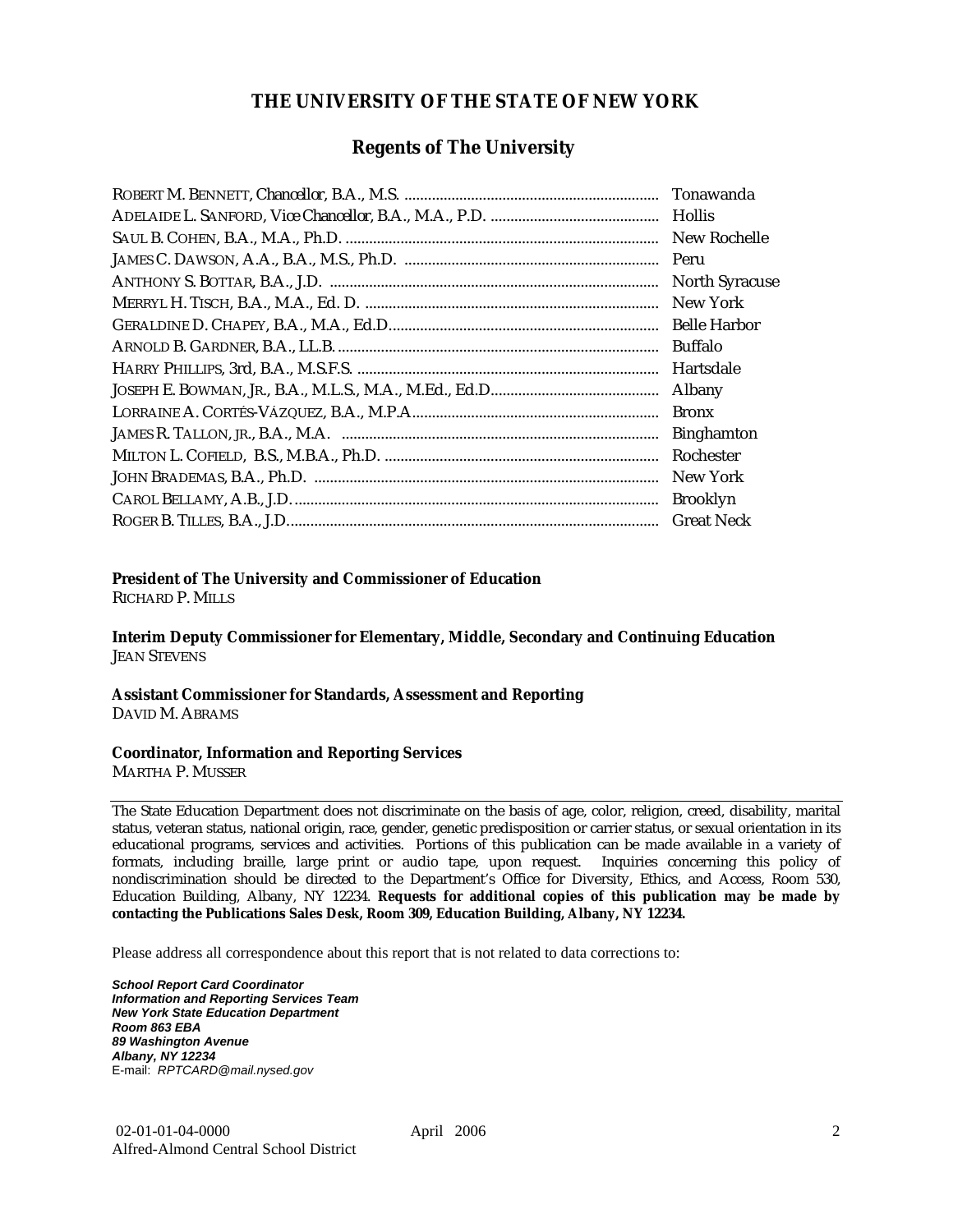The *New York State District Report Card* is an important part of the Board of Regents effort to raise learning standards for all students. It provides information to the public on student performance and other measures of district performance. Knowledge gained from the district report card on a district's strengths and weaknesses can be used to improve instruction and services to students.

The *New York State District Report Card* consists of three parts: the *Overview of District Performance in English Language Arts, Mathematics, and Science and Analysis of Student Subgroup Performance,* the *Comprehensive Information Report,* and the *Accountability Status Report.* The *Overview and Analysis* presents performance data on measures required by the federal No Child Left Behind Act: English, mathematics, science, and graduation rate. Performance data on other State assessments can be found in the *Comprehensive Information Report*. The *Accountability Status Report* provides information as to whether a district is making adequate progress toward enabling all students to achieve proficiency in English and mathematics.

State assessments are designed to help ensure that all students reach high learning standards. They show whether students are getting the foundation knowledge they need to succeed at the elementary, middle, and commencement levels and beyond. The State requires that students who are not making appropriate progress toward the standards receive academic intervention services.

In the *Overview*, performance on the elementary- and middle-level assessments in English language arts, mathematics, and science is reported in terms of mean scores and the percentage of students scoring at each of the four levels. These levels indicate performance on the standards from seriously deficient to advanced proficiency. Regents examination scores are reported in four score ranges. Scores of 65 to 100 are passing; scores of 55 to 64 earn credit toward a local diploma (with the approval of the local board of education). Though each elementary- and middle-level assessment is administered to students in a specific grade, secondary-level assessments are taken by students when they complete the coursework for the core curriculum. Therefore, the performance of students at the secondary level is measured for a student cohort rather than a group of students at a particular grade level. Students are grouped in cohorts according to the year in which they first entered grade 9.

The assessment data in the *Overview and Analysis* are for all tested students in the district, including general-education students and students with disabilities. In the *Overview*, each district's performance is compared with that of all public schools statewide. In the *Analysis*, performance is disaggregated by race/ethnicity, disability status, gender, limited English proficient status, income level, and migrant status.

Explanations of terms referred to or symbols used in this part of the district report card may be found in the glossary on the last page. Further information on the district report card may be found in the guide, *Understanding Your School Report Card: April 2006*, available on the Information and Reporting Services Web site at www.emsc.nysed.gov/irts.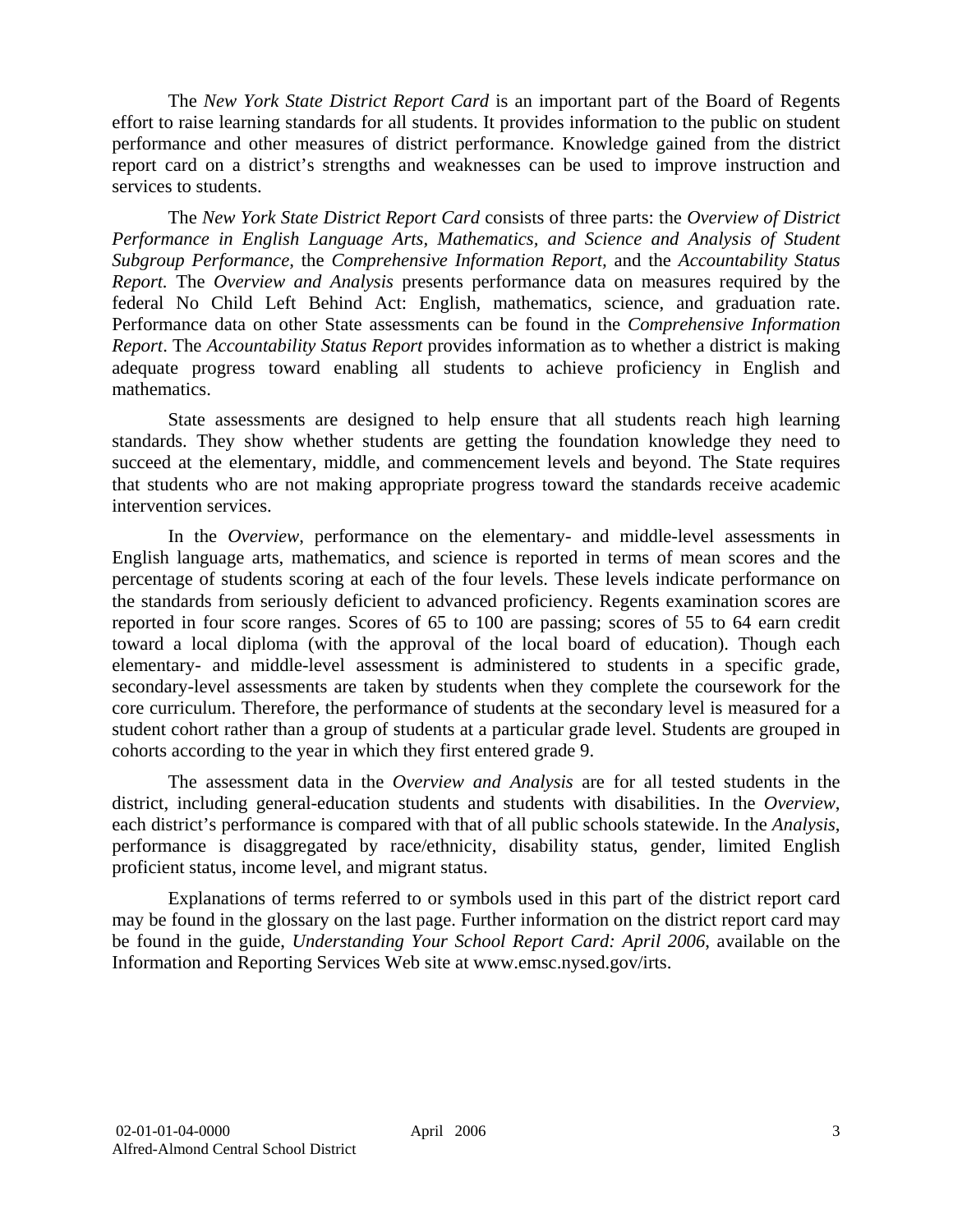# **Overview of District Performance in English Language Arts, Mathematics, and Science**

# **District Profile**

| Superintendent:<br>Richard A. Nicol |             | (607)276-2981<br>Phone:   |
|-------------------------------------|-------------|---------------------------|
| Organization                        | Grade Range | <b>Student Enrollment</b> |
| $2004 - 05$                         | NA          | 721                       |

| 2003-04 District-wide Total Expenditure per Pupil      | \$10.991 |
|--------------------------------------------------------|----------|
| 2003-04 NYS Public Schools Total Expenditure per Pupil | \$13.826 |

### **2004–05 Core Classes Taught by Highly Qualified Teachers\***

| <b>Total Number of</b><br><b>Core Classes</b> | <b>Percent Taught</b><br>by Highly<br>Qualified<br><b>Teachers</b> |
|-----------------------------------------------|--------------------------------------------------------------------|
| 211                                           | 98%                                                                |
| $\cdot$ $\cdot$ $\cdot$                       | .                                                                  |

\*To meet the federal definition of "highly qualified," public school teachers of core academic subjects must have at least a bachelor's degree and be State certified for and demonstrate subject matter competency in the core academic subject(s) they teach.

### **2004–05 Teachers with No Valid Teaching Certificate\***

| <b>Total Number of</b><br><b>Teachers</b> | <b>Percent with No</b><br><b>Valid Teaching</b><br><b>Certificate</b> |
|-------------------------------------------|-----------------------------------------------------------------------|
| 65                                        | ሰ%                                                                    |

\*Includes teachers with a modified temporary license.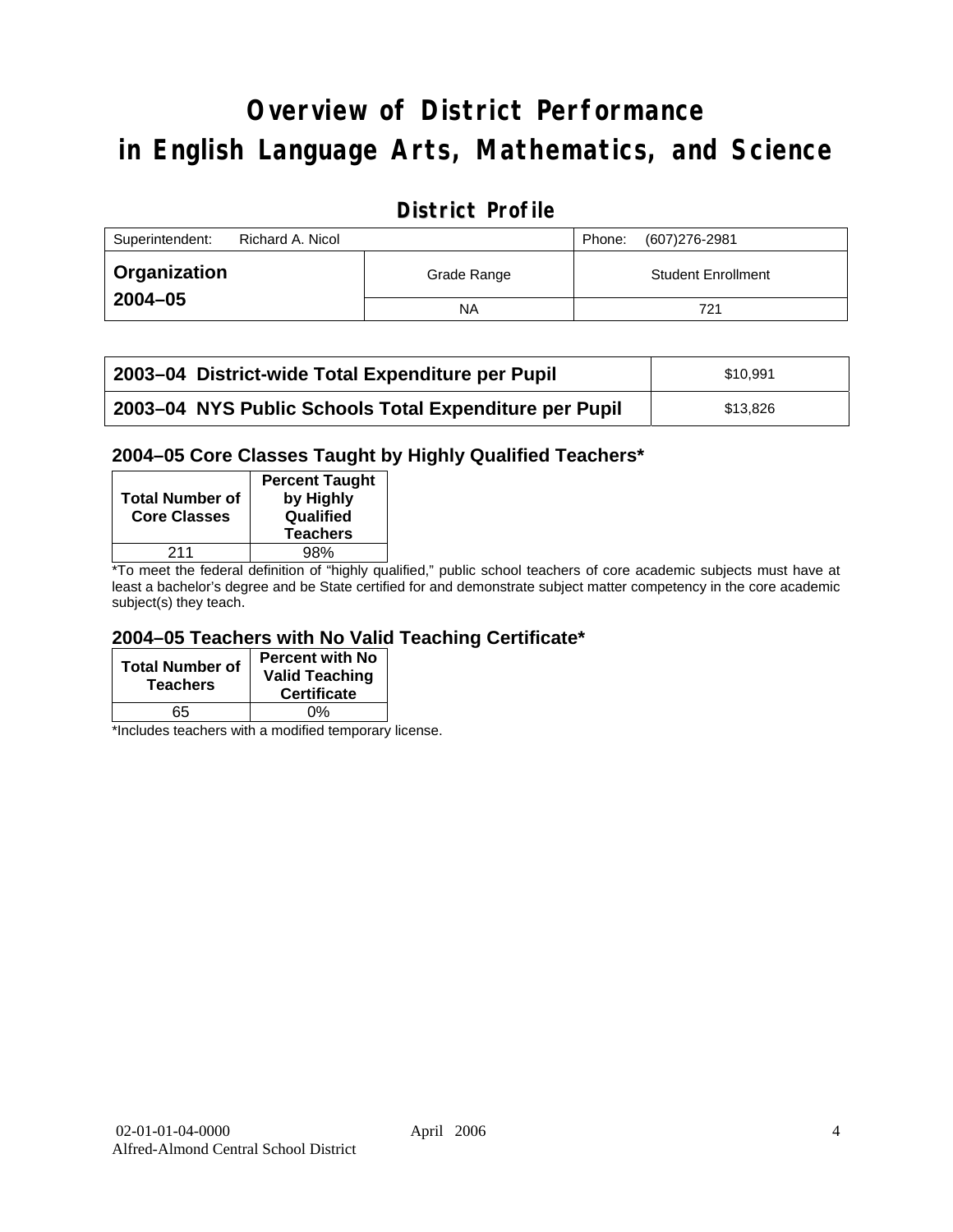English Language Arts



Percentages less than 0.51 will appear as zero because of rounding.

|                                               | <b>Counts of Students</b> |                    |                    |                    |                     |                   |
|-----------------------------------------------|---------------------------|--------------------|--------------------|--------------------|---------------------|-------------------|
| <b>Performance at</b><br><b>This District</b> | Level 1<br>455-602        | Level 2<br>603-644 | Level 3<br>645-691 | Level 4<br>692-800 | <b>Total Tested</b> | <b>Mean Score</b> |
| Feb 2003                                      |                           | 11                 | 23                 |                    | 44                  | 661               |
| <b>Feb 2004</b>                               |                           | 14                 | 34                 |                    | 56                  | 659               |
| Feb 2005                                      |                           |                    | 38                 |                    | 55                  | 668               |

|         | Elementary-Level English Language Arts Levels — Listening, Reading, and Writing Standards                 |  |  |  |  |
|---------|-----------------------------------------------------------------------------------------------------------|--|--|--|--|
| Level 4 | These students exceed the standards and are moving toward high performance on the Regents examination.    |  |  |  |  |
| Level 3 | These students meet the standards and, with continued steady growth, should pass the Regents examination. |  |  |  |  |
| Level 2 | These students need extra help to meet the standards and pass the Regents examination.                    |  |  |  |  |
| Level 1 | These students have serious academic deficiencies.                                                        |  |  |  |  |

**Performance of Limited English Proficient Students Taking the New York State English as a Second Language Achievement Test (NYSESLAT) as the Measure of English Language Arts Achievement**

| Grade 4 | _evel <i>*</i> | Level 2 | Levels 3 & 4 | <b>Total Tested</b> |
|---------|----------------|---------|--------------|---------------------|
| 2005    |                |         |              |                     |

### **Performance of Students with Severe Disabilities on the New York State Alternate Assessment (NYSAA) in English**

| <b>Elementary Level</b> | AA-Level | <b>AA-Level 2</b> | AA-Level 3 | AA-Level | <b>Total Tested</b> |
|-------------------------|----------|-------------------|------------|----------|---------------------|
| 2004-05                 |          |                   |            |          |                     |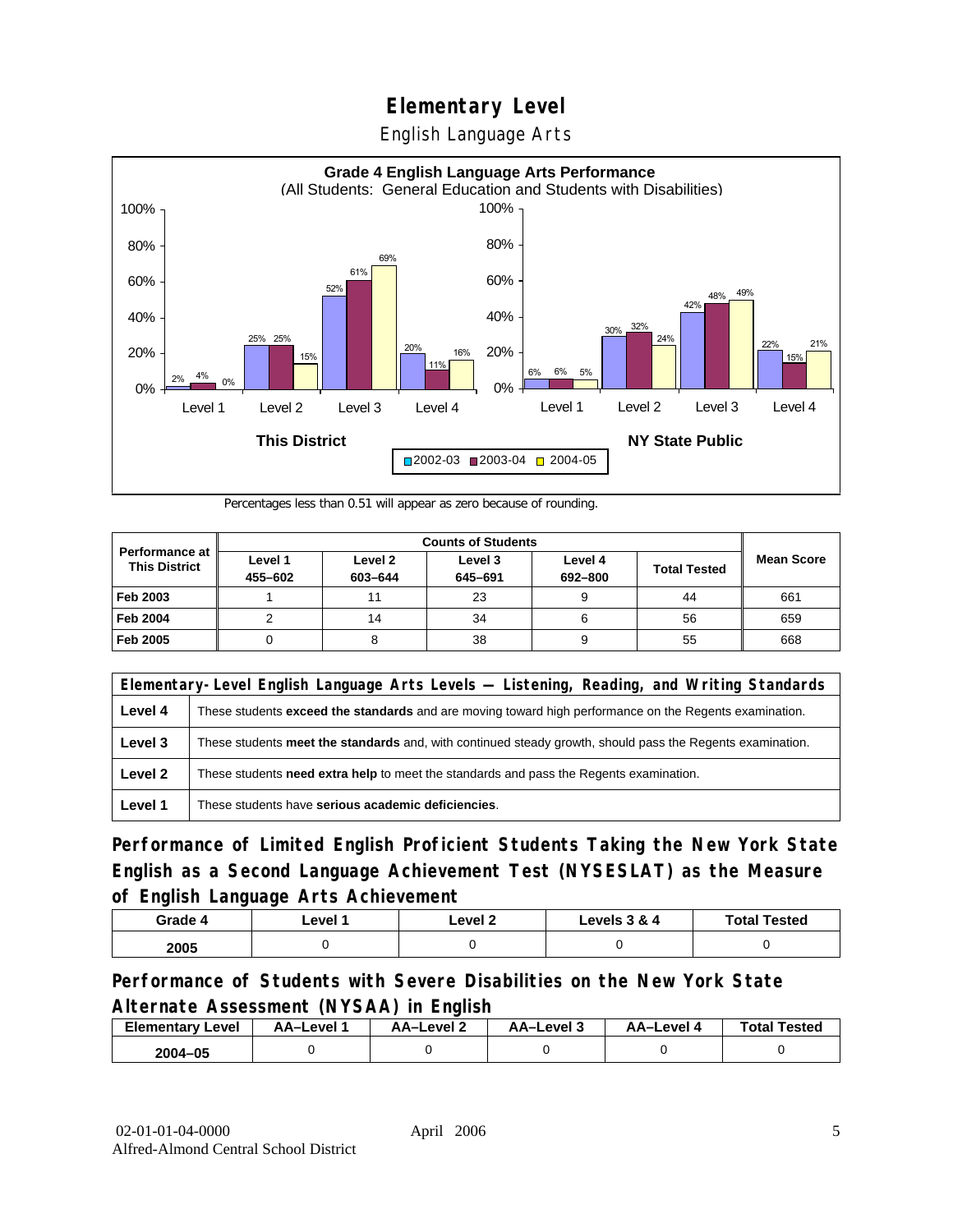### Mathematics



Percentages less than 0.51 will appear as zero because of rounding.

|                                               | <b>Counts of Students</b> |                    |                    |                    |                     |                   |
|-----------------------------------------------|---------------------------|--------------------|--------------------|--------------------|---------------------|-------------------|
| <b>Performance at</b><br><b>This District</b> | Level 1<br>448-601        | Level 2<br>602-636 | Level 3<br>637-677 | Level 4<br>678-810 | <b>Total Tested</b> | <b>Mean Score</b> |
| May 2003                                      |                           |                    | 21                 | 18                 | 44                  | 671               |
| May 2004                                      |                           |                    | 40                 | 12                 | 56                  | 663               |
| May 2005                                      |                           |                    | 33                 | 19                 | 55                  | 674               |

|         | Elementary-Level Mathematics Levels -                                                                     |  |  |  |  |
|---------|-----------------------------------------------------------------------------------------------------------|--|--|--|--|
|         | Knowledge, Reasoning, and Problem-Solving Standards                                                       |  |  |  |  |
| Level 4 | These students exceed the standards and are moving toward high performance on the Regents examination.    |  |  |  |  |
| Level 3 | These students meet the standards and, with continued steady growth, should pass the Regents examination. |  |  |  |  |
| Level 2 | These students <b>need extra help</b> to meet the standards and pass the Regents examination.             |  |  |  |  |
| Level 1 | These students have serious academic deficiencies.                                                        |  |  |  |  |

**Performance of Students with Severe Disabilities on the New York State Alternate Assessment (NYSAA) in Mathematics** 

| <b>Elementary</b><br>Level | AA-Level | – AA–Level ∠ | د AA–Level | AA–Level 4 | <b>Total Tested</b> |
|----------------------------|----------|--------------|------------|------------|---------------------|
| 2004-05                    |          |              |            |            |                     |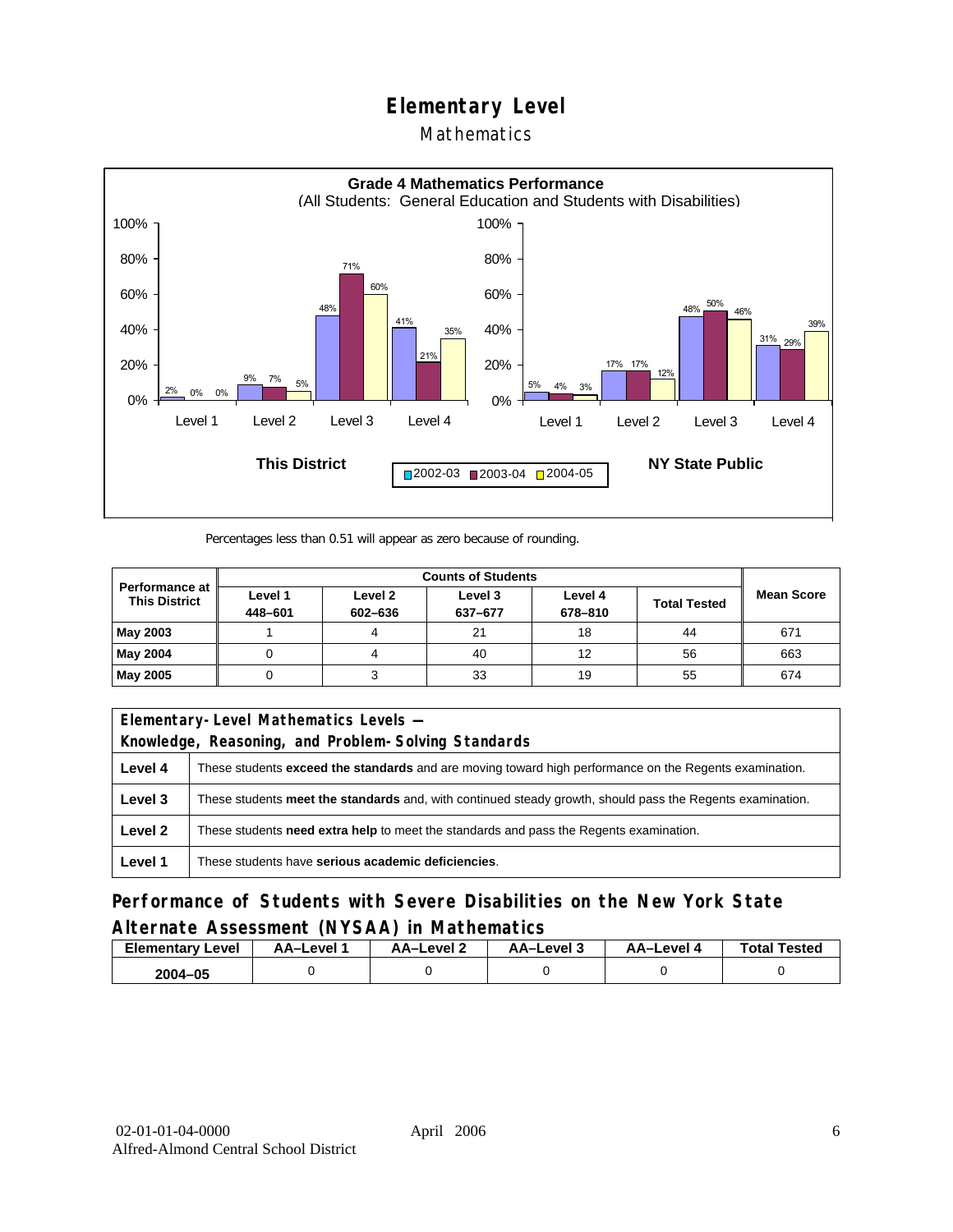### Science\*



Percentages less than 0.51 will appear as zero because of rounding.

| <b>Performance at</b><br><b>This District</b> | Level 1<br>$0 - 44$ | Level 2<br>$45 - 64$ | Level 3<br>$65 - 84$ | Level 4<br>85-100 | <b>Total Tested</b> | <b>Mean Score</b> |
|-----------------------------------------------|---------------------|----------------------|----------------------|-------------------|---------------------|-------------------|
| May 2004                                      |                     |                      | 15                   | 4 <sup>1</sup>    | 56                  | 88                |
| <b>May 2005</b>                               |                     |                      | 12                   | 43                | 55                  | 89                |

| Elementary-Level Science Levels -                   |                                                                                                               |  |  |  |  |
|-----------------------------------------------------|---------------------------------------------------------------------------------------------------------------|--|--|--|--|
| Knowledge, Reasoning, and Problem-Solving Standards |                                                                                                               |  |  |  |  |
| Level 4                                             | These students <b>exceed the standards</b> and are moving toward high performance on the Regents examination. |  |  |  |  |
| Level 3                                             | These students meet the standards and, with continued steady growth, should pass the Regents examination.     |  |  |  |  |
| Level 2                                             | These students <b>need extra help</b> to meet the standards and pass the Regents examination.                 |  |  |  |  |
| Level 1                                             | These students have serious academic deficiencies.                                                            |  |  |  |  |

### **Performance of Students with Severe Disabilities on the New York State Alternate Assessment (NYSAA) in Science**

| <b>Elementary Level</b> | <b>AA-Level</b> 1 | – AA–Level | ة AA–Level | AA–Level 4 | <b>Total Tested</b> |
|-------------------------|-------------------|------------|------------|------------|---------------------|
| 2004-05                 |                   |            |            |            |                     |

\*Only two years of data are shown because a new assessment in elementary-level science was administered for the first time in 2003–04.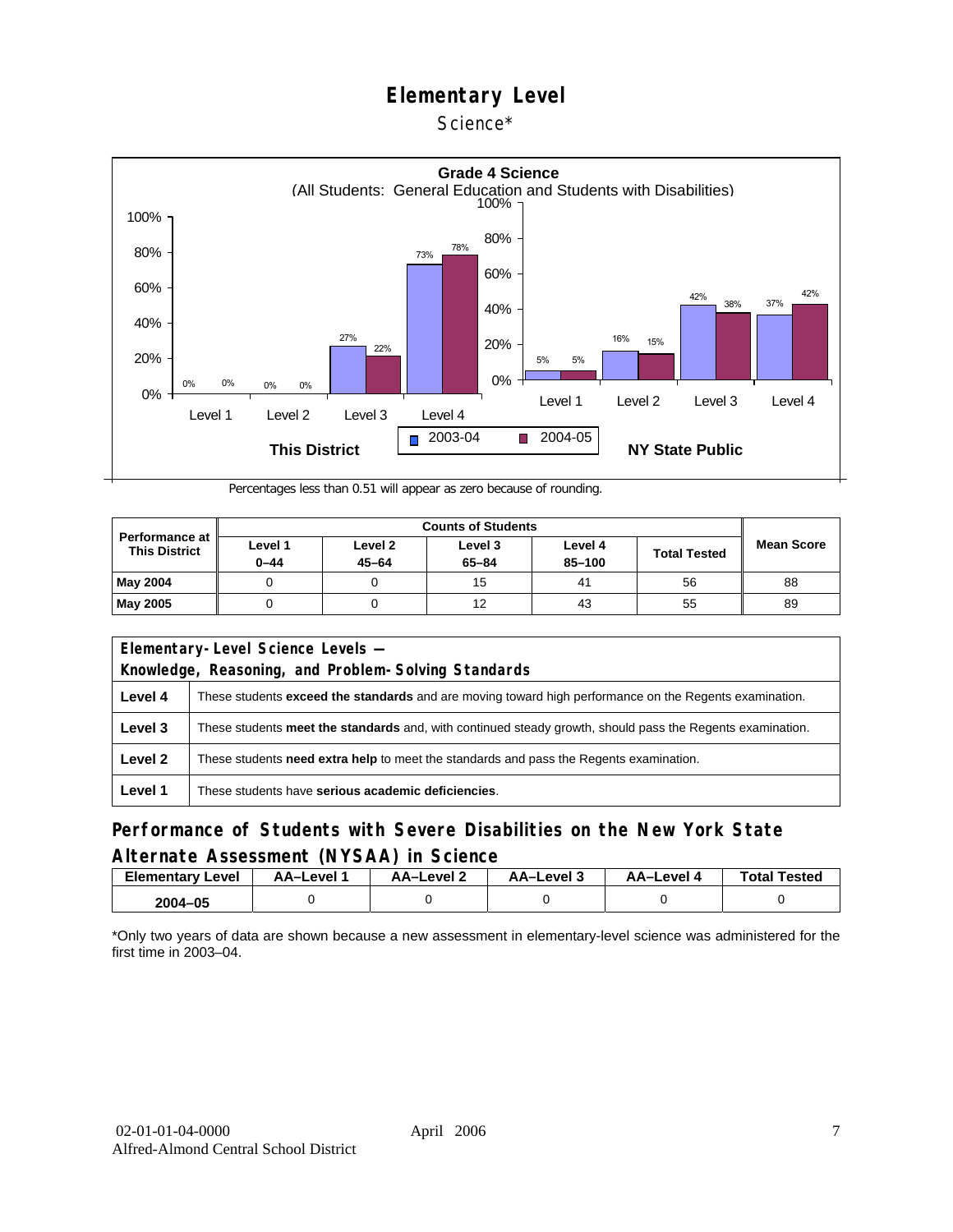



Percentages less than 0.51 will appear as zero because of rounding.

| <b>Performance at</b><br><b>This District</b> | Level 1<br>527-657 | Level 2<br>658-696 | Level 3<br>697-736 | Level 4<br>737-830 | <b>Total Tested</b> | <b>Mean Score</b> |
|-----------------------------------------------|--------------------|--------------------|--------------------|--------------------|---------------------|-------------------|
| January 2003                                  |                    | 24                 | 27                 |                    | 58                  | 700               |
| January 2004                                  |                    |                    | 28                 | 12                 | 59                  | 713               |
| January 2005                                  |                    | 21                 | 39                 |                    | 68                  | 710               |

|         | Middle-Level English Language Arts Levels — Listening, Reading, and Writing Standards                     |  |  |  |  |
|---------|-----------------------------------------------------------------------------------------------------------|--|--|--|--|
| Level 4 | These students exceed the standards and are moving toward high performance on the Regents examination.    |  |  |  |  |
| Level 3 | These students meet the standards and, with continued steady growth, should pass the Regents examination. |  |  |  |  |
| Level 2 | These students <b>need extra help</b> to meet the standards and pass the Regents examination.             |  |  |  |  |
| Level 1 | These students have serious academic deficiencies.                                                        |  |  |  |  |

**Performance of Limited English Proficient Students Taking the New York State English as a Second Language Achievement Test (NYSESLAT) as the Measure of English Language Arts Achievement**

| Grade 8 | ∟evel 1 | ∟evel 2 | Levels 3 & 4 | <b>Total Tested</b> |
|---------|---------|---------|--------------|---------------------|
| 2005    |         |         |              |                     |

**Performance of Students with Severe Disabilities on the New York State Alternate Assessment (NYSAA) in English** 

| <b>Middle Level</b> | AA–Level | <b>AA-Level 2</b> | AA-Level 3 | AA-Level 4 | <b>Total Tested</b> |
|---------------------|----------|-------------------|------------|------------|---------------------|
| $2004 - 05$         |          |                   |            |            |                     |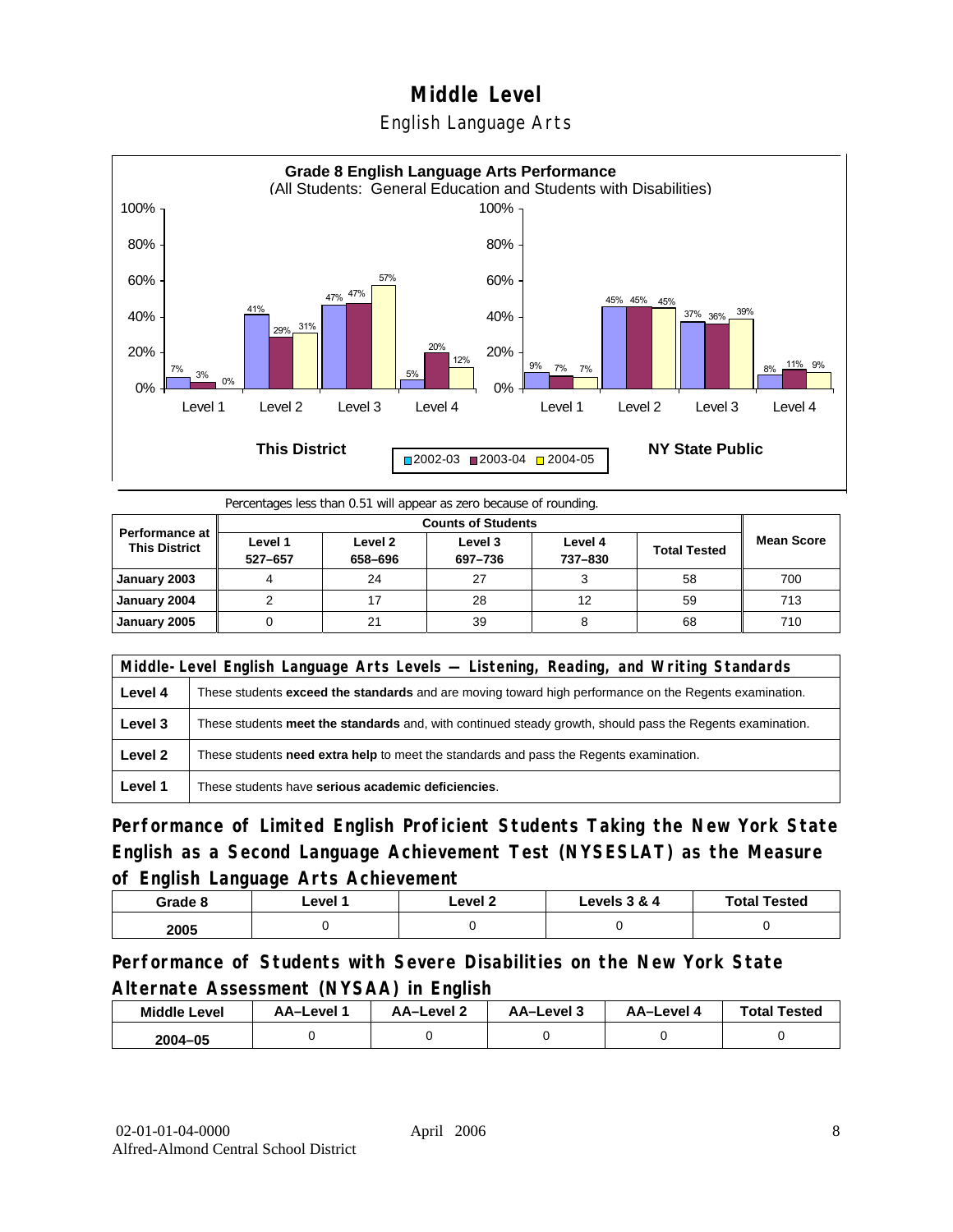### **Mathematics**



Percentages less than 0.51 will appear as zero because of rounding.

| Performance at<br><b>This District</b> | Level 1<br>517-680 | Level 2<br>681-715 | Level 3<br>716-759 | Level 4<br>760-882 | <b>Total Tested</b> | <b>Mean Score</b> |
|----------------------------------------|--------------------|--------------------|--------------------|--------------------|---------------------|-------------------|
| May 2003                               |                    | 13                 | 24                 |                    | 55                  | 723               |
| May 2004                               |                    | 15                 | 32                 |                    | 60                  | 729               |
| May 2005                               |                    | 20                 | 34                 |                    | 69                  | 726               |

|         | Middle-Level Mathematics Levels — Knowledge, Reasoning, and Problem-Solving Standards                         |  |  |  |  |
|---------|---------------------------------------------------------------------------------------------------------------|--|--|--|--|
| Level 4 | These students <b>exceed the standards</b> and are moving toward high performance on the Regents examination. |  |  |  |  |
| Level 3 | These students meet the standards and, with continued steady growth, should pass the Regents examination.     |  |  |  |  |
| Level 2 | These students need extra help to meet the standards and pass the Regents examination.                        |  |  |  |  |
| Level 1 | These students have serious academic deficiencies.                                                            |  |  |  |  |

### **Performance of Students with Severe Disabilities on the New York State Alternate Assessment (NYSAA) in Mathematics**

| <b>Middle Level</b> | AA–Level | AA-Level 2 | AA-Level 3 | AA-Level 4 | <b>Total Tested</b> |
|---------------------|----------|------------|------------|------------|---------------------|
| 2004-05             |          |            |            |            |                     |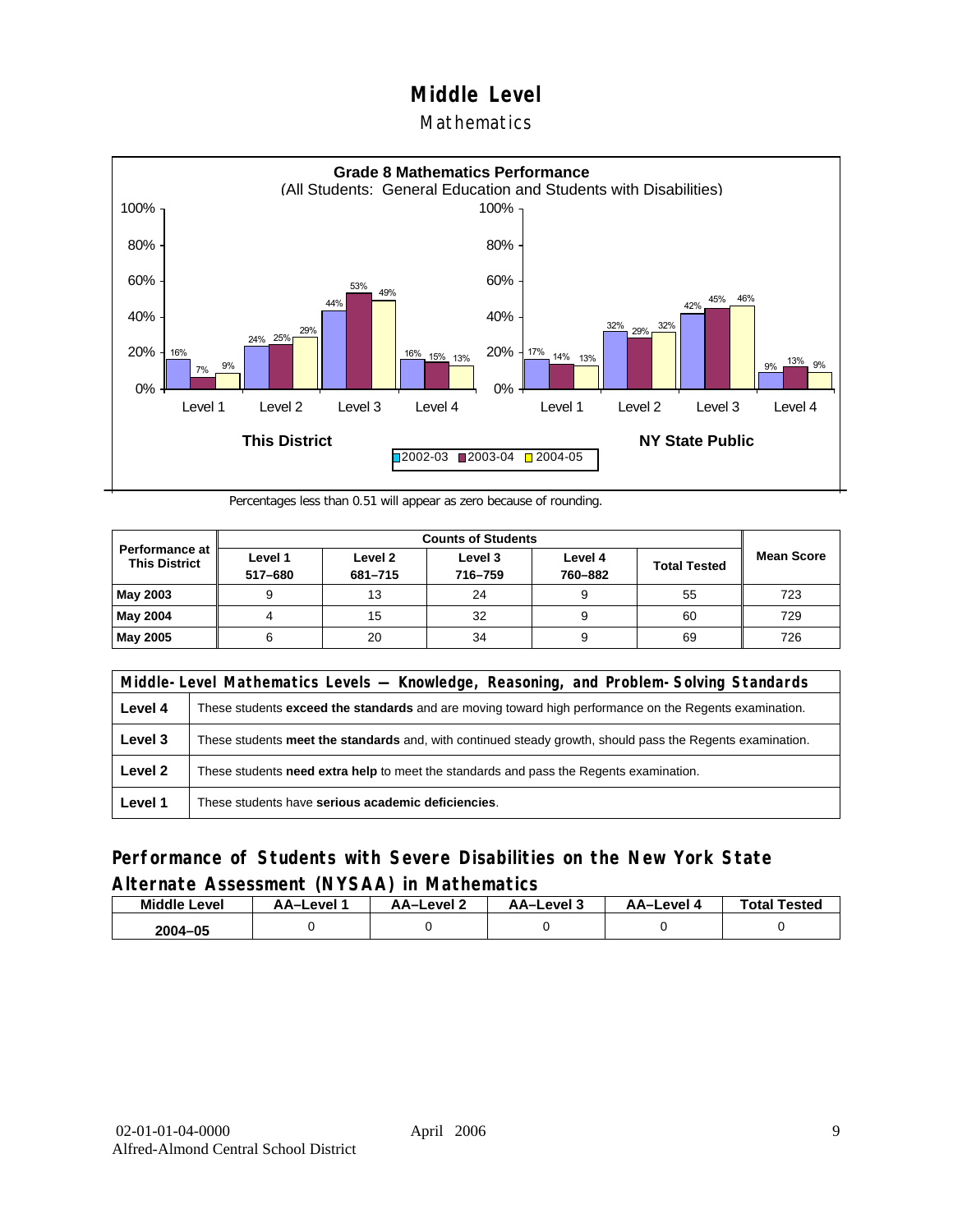#### **Science**



#### Percentages less than 0.51 will appear as zero because of rounding.

| <b>Performance at This District</b> |                             |         | <b>Mean Score</b> |         |         |                     |    |
|-------------------------------------|-----------------------------|---------|-------------------|---------|---------|---------------------|----|
|                                     |                             | Level 1 | Level 2           | Level 3 | Level 4 | <b>Total Tested</b> |    |
| January/                            | <b>Middle-Level Science</b> |         |                   | 25      | 24      | 57                  | 80 |
| June 2003                           | <b>Regents Science</b>      |         |                   |         |         |                     |    |
| January/                            | <b>Middle-Level Science</b> |         |                   | 25      | 28      | 59                  | 81 |
| <b>June 2004</b>                    | <b>Regents Science</b>      |         |                   |         |         |                     |    |
| January/                            | <b>Middle-Level Science</b> |         |                   | 30      | 34      | 67                  | 82 |
| June 2005                           | <b>Regents Science</b>      |         |                   |         |         |                     |    |

|         | Middle-Level Science Levels — Knowledge, Reasoning, and Problem-Solving Standards*                                                                                                             |  |  |  |  |
|---------|------------------------------------------------------------------------------------------------------------------------------------------------------------------------------------------------|--|--|--|--|
| Level 4 | These students exceed the standards on the middle-level science test and are moving toward high performance<br>on the Regents examinations or score 85-100 on a Regents science examination.   |  |  |  |  |
| Level 3 | These students meet the standards on the middle-level science test and, with continued steady growth, should<br>pass the Regents examinations or score 65–84 on a Regents science examination. |  |  |  |  |
| Level 2 | These students need extra help to meet the standards for middle-level science and to pass the Regents<br>examinations or score 55-64 on a Regents science examination.                         |  |  |  |  |
| Level 1 | These students have serious academic deficiencies as evidenced in the middle-level science test or score 0–54<br>on a Regents science examination.                                             |  |  |  |  |

\*Students may demonstrate proficiency in middle-level science by scoring at Level 3 or above on the middle-level science test or by scoring 65 or above on a Regents examination in science.

### **Performance of Students with Severe Disabilities on the New York State Alternate Assessment (NYSAA) in Science**

| Middle L<br>_evel | AA–Level | AA-Level 2 | AA-Level 3 | AA–Level | <b>Tested</b><br>Total. |
|-------------------|----------|------------|------------|----------|-------------------------|
| 2004-05           |          |            |            |          |                         |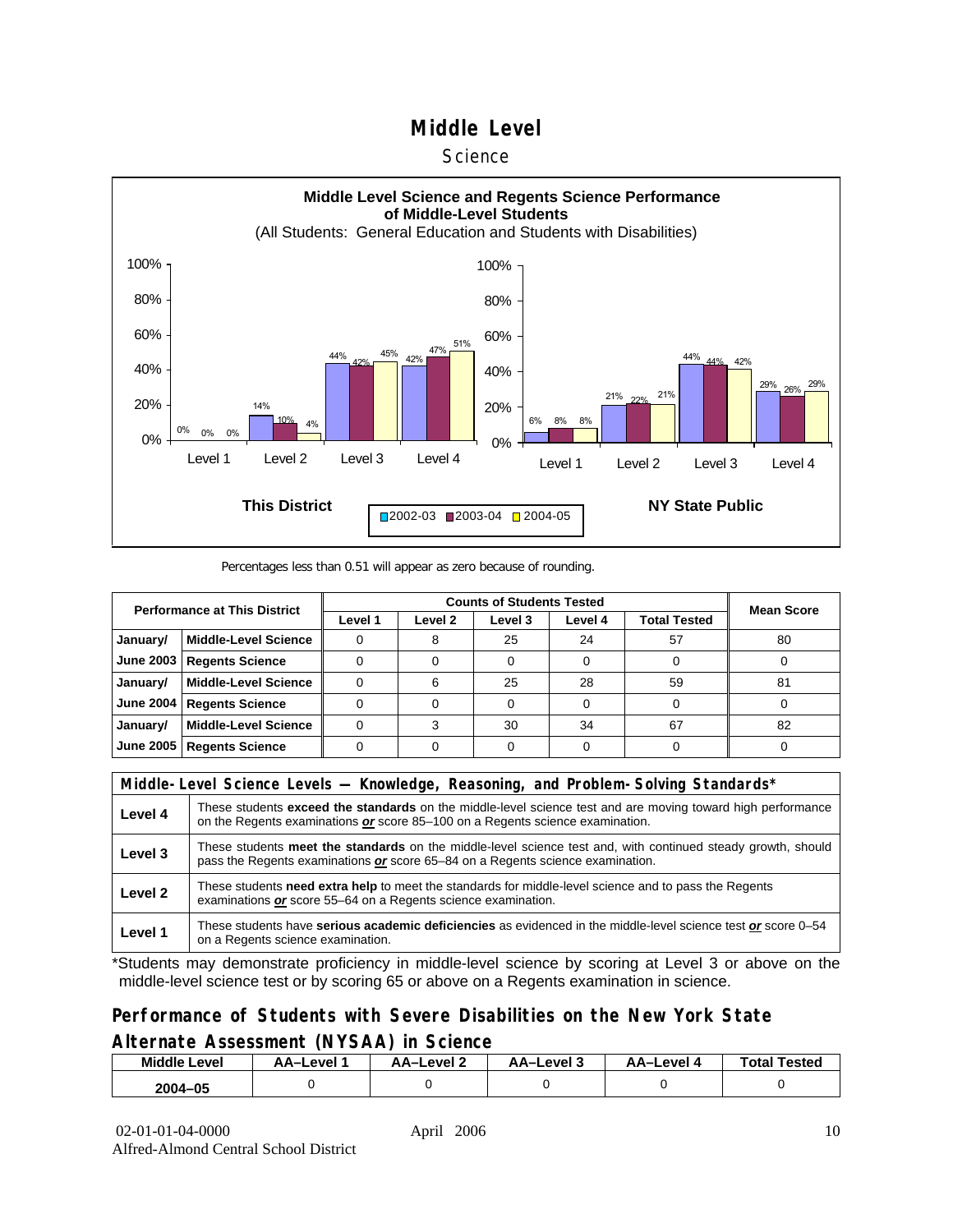# **High School English Achievement after Four Years of Instruction**

 The graphs and tables below present performance of the 1999, 2000, and 2001 district accountability cohort members, four years after entering grade 9, in meeting the graduation assessment requirement in English. In the graph, students passing approved alternatives to this examination are counted as scoring in the 65 to 84 range. RCT results are not included in the graph. The data in these tables and charts show the performance of the cohorts as of June  $30<sup>th</sup>$  of the fourth year after first entering grade 9.



Percentages less than 0.51 will appear as zero because of rounding.

|             | English Graduation Requirement Achievement after Four Years of High School* |                      |                      |                      |                      |                           |  |  |  |  |  |  |
|-------------|-----------------------------------------------------------------------------|----------------------|----------------------|----------------------|----------------------|---------------------------|--|--|--|--|--|--|
|             | <b>Cohort Members</b>                                                       | <b>Highest Score</b> | <b>Highest Score</b> | <b>Highest Score</b> | <b>Highest Score</b> | Approved                  |  |  |  |  |  |  |
|             | <b>All Students</b>                                                         | Between 0 and 54     | Between 55 and 64    | Between 65 and 84    | Between 85 and 100   | <b>Alternative Credit</b> |  |  |  |  |  |  |
| 1999 Cohort | 60                                                                          |                      |                      | 25                   | 33                   |                           |  |  |  |  |  |  |
| 2000 Cohort | 65                                                                          |                      |                      | 24                   | 36                   |                           |  |  |  |  |  |  |
| 2001 Cohort | 56                                                                          |                      |                      | 26                   |                      |                           |  |  |  |  |  |  |

\*Assessments used to determine counts in this table include the Regents examination in comprehensive English, the component retest in English, and approved alternatives.

| Performance of Students Who Took the Regents<br><b>Competency Tests in Reading and Writing to</b><br>Meet the Graduation Requirement* |                        |                                                |  |  |  |  |  |  |  |
|---------------------------------------------------------------------------------------------------------------------------------------|------------------------|------------------------------------------------|--|--|--|--|--|--|--|
|                                                                                                                                       | <b>Passed the RCTs</b> | <b>Failed RCT in Reading</b><br>and/or Writing |  |  |  |  |  |  |  |
| 1999 Cohort                                                                                                                           |                        |                                                |  |  |  |  |  |  |  |
| 2000 Cohort                                                                                                                           |                        |                                                |  |  |  |  |  |  |  |
| 2001 Cohort                                                                                                                           |                        |                                                |  |  |  |  |  |  |  |

\*Includes only students eligible for the safety net who did not score 55 or higher on the Regents examination or an approved alternative.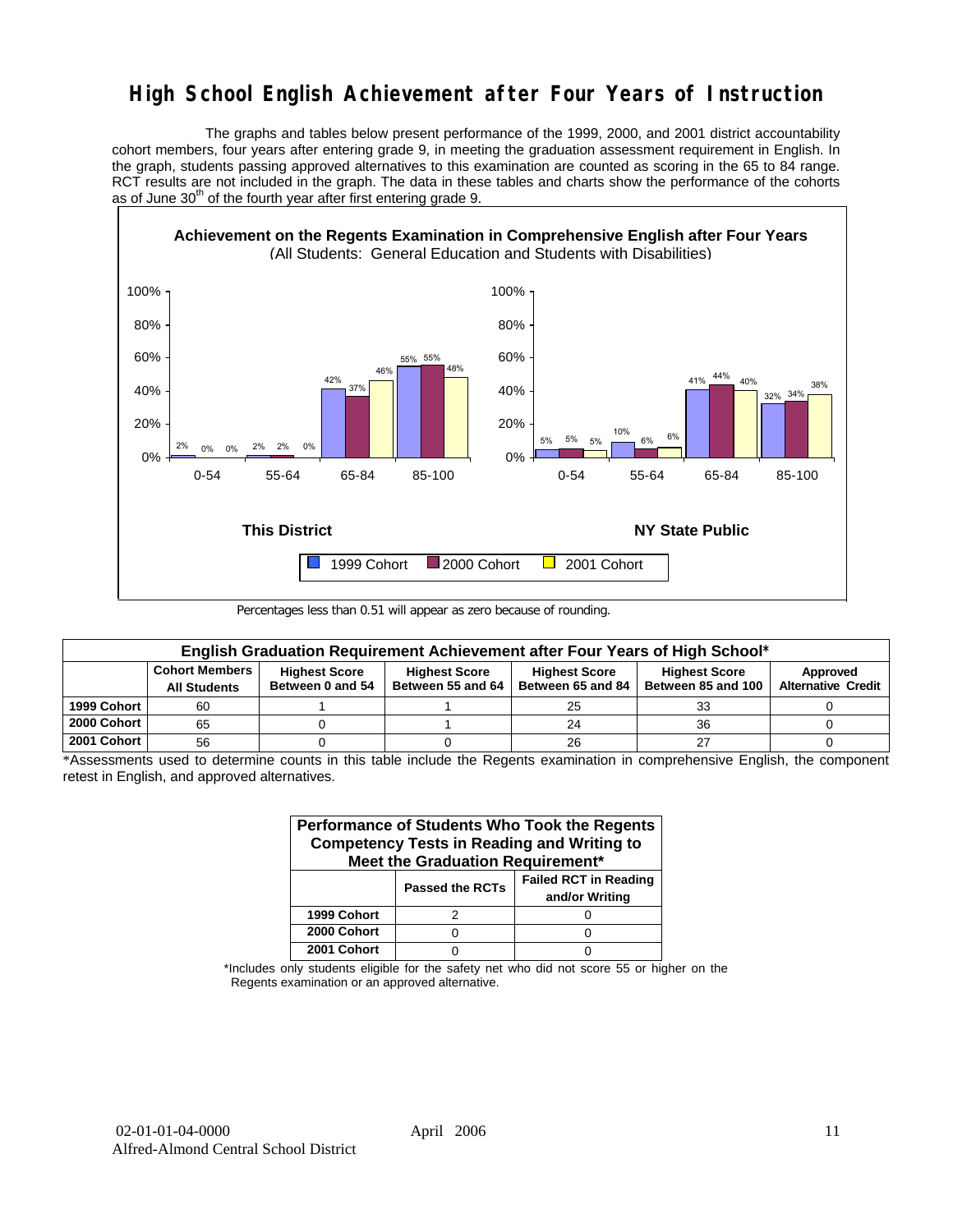# **High School Mathematics Achievement after Four Years of Instruction**

The graphs and tables below present performance of the 1999, 2000, and 2001 district accountability cohort members, four years after entering grade 9, in meeting the graduation assessment requirement in mathematics. In the graph, students passing approved alternatives to these examinations are counted as scoring in the 65 to 84 range. RCT results are not included in the graph. The data in these tables and charts show the performance of the cohorts as of June  $30<sup>th</sup>$  of the fourth year after first entering grade 9.



Percentages less than 0.51 will appear as zero because of rounding.

|             | Mathematics Graduation Requirement Achievement after Four Years of High School* |                      |                      |                      |                                                                                            |          |  |  |  |  |  |
|-------------|---------------------------------------------------------------------------------|----------------------|----------------------|----------------------|--------------------------------------------------------------------------------------------|----------|--|--|--|--|--|
|             | <b>Cohort Members</b>                                                           | <b>Highest Score</b> | <b>Highest Score</b> | <b>Highest Score</b> | <b>Highest Score</b>                                                                       | Approved |  |  |  |  |  |
|             | <b>All Students</b>                                                             |                      |                      |                      | Between 0 and 54 Between 55 and 64 Between 65 and 84 Between 85 and 100 Alternative Credit |          |  |  |  |  |  |
| 1999 Cohort | 60                                                                              |                      |                      | 24                   | 34                                                                                         |          |  |  |  |  |  |
| 2000 Cohort | 65                                                                              |                      |                      | 21                   | 39                                                                                         |          |  |  |  |  |  |
| 2001 Cohort | 56                                                                              |                      |                      | 37                   |                                                                                            |          |  |  |  |  |  |

\*Assessments used to determine counts in this table include a Regents examination in mathematics, the component retest in mathematics and approved alternatives.

| Performance of Students Who Took the Regents<br><b>Competency Test in Mathematics to Meet the</b><br><b>Graduation Requirement*</b> |                       |                                          |  |  |  |  |  |  |
|-------------------------------------------------------------------------------------------------------------------------------------|-----------------------|------------------------------------------|--|--|--|--|--|--|
|                                                                                                                                     | <b>Passed the RCT</b> | <b>Failed at Least</b><br><b>One RCT</b> |  |  |  |  |  |  |
| 1999 Cohort                                                                                                                         |                       |                                          |  |  |  |  |  |  |
| 2000 Cohort                                                                                                                         |                       |                                          |  |  |  |  |  |  |
| 2001 Cohort                                                                                                                         |                       |                                          |  |  |  |  |  |  |

\*Includes only students eligible for the safety net who did not score 55 or higher on the Regents examination or an approved alternative.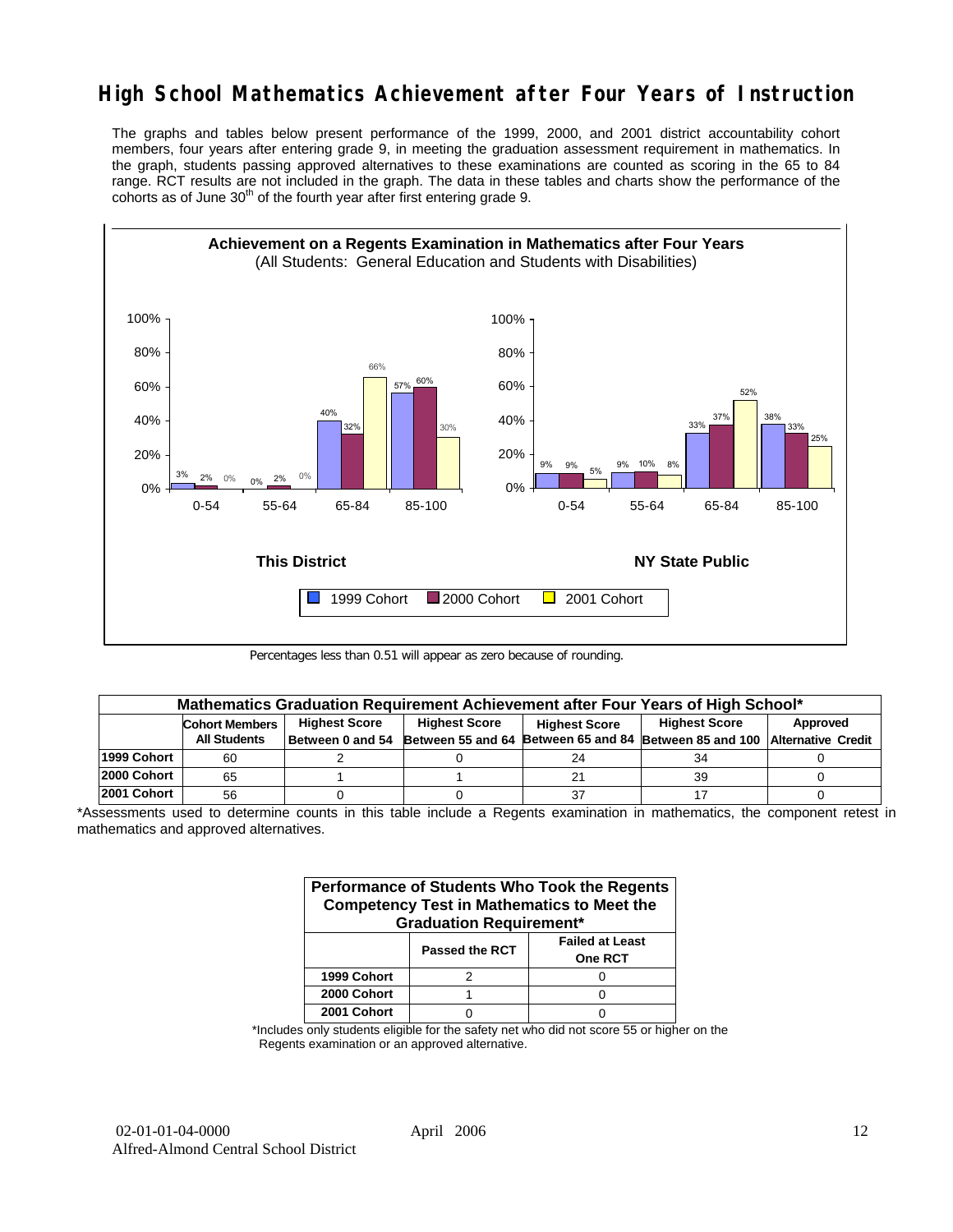# **Cohort Graduation Rates**

 Students were counted as graduates if they earned a local diploma with or without a Regents endorsement by August 31<sup>st</sup> of the fourth year after first entering grade 9. The graduation-rate cohort includes students who transferred to general education development (GED) programs. These students were not counted in the 1998, 1999, and 2000 district accountability cohorts for English and mathematics.



Percentages less than 0.51 will appear as zero because of rounding.

| <b>Cohort Graduation Rates</b> |                                  |                                |                                                                      |                            |  |  |  |  |  |  |
|--------------------------------|----------------------------------|--------------------------------|----------------------------------------------------------------------|----------------------------|--|--|--|--|--|--|
|                                | <b>Cohort</b><br>Members*<br>(a) | <b>Transfers to GED</b><br>(b) | <b>Graduation Rate</b><br><b>Cohort</b><br><b>Members</b><br>$(a+b)$ | <b>Number</b><br>Graduated |  |  |  |  |  |  |
| 1998 Cohort                    | 44                               |                                | 48                                                                   | 44                         |  |  |  |  |  |  |
| 1999 Cohort                    | 60                               |                                | 65                                                                   | 59                         |  |  |  |  |  |  |
| 2000 Cohort                    | 65                               |                                | 66                                                                   | 60                         |  |  |  |  |  |  |

 $*$ Count as of August 31 $*$  of the fourth year after first entering grade 9.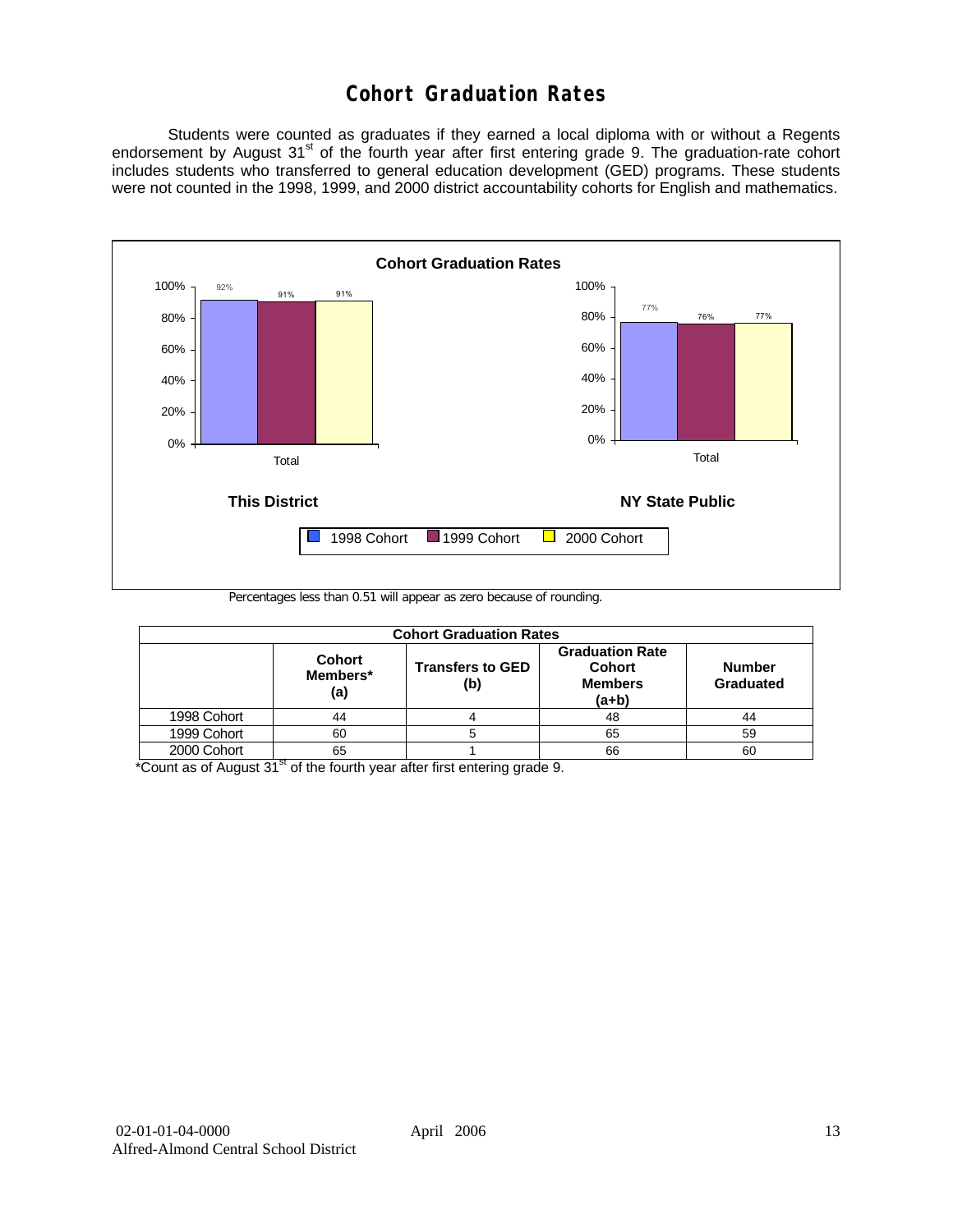# **Analysis of Student Subgroup Performance**

Historically, on State assessments the average performance of Black, Hispanic, and Native American students has been lower than that of White and Asian students. Similarly, students from lowincome families have not performed as well as those from higher income families. A high priority of the Board of Regents is to eliminate these gaps in student performance. In addition, Title I of the federal Elementary and Secondary Education Act includes explicit requirements "to ensure that students served by Title I are given the same opportunity to achieve to high standards and are held to the same high expectations as all students in each State."

This section of the district report card provides performance data for two years by racial/ethnic group, disability status, gender, English proficiency status, income level, and migrant status. The purpose of the student subgroup analyses is to determine if students who perform below the standards in any district tend to fall into particular groups, such as minority students, limited English proficient students, or economically disadvantaged students. If these analyses provide evidence that students in one of the groups achieve at a lower level than other students, the district should examine the reasons for this lower performance and make necessary changes in curriculum, instruction, and student support services to remedy these performance gaps. If your district did not report data for the 2004–05 school year for a subject and grade, a table showing data for subgroups in that subject and grade will not be included in the *Analysis*.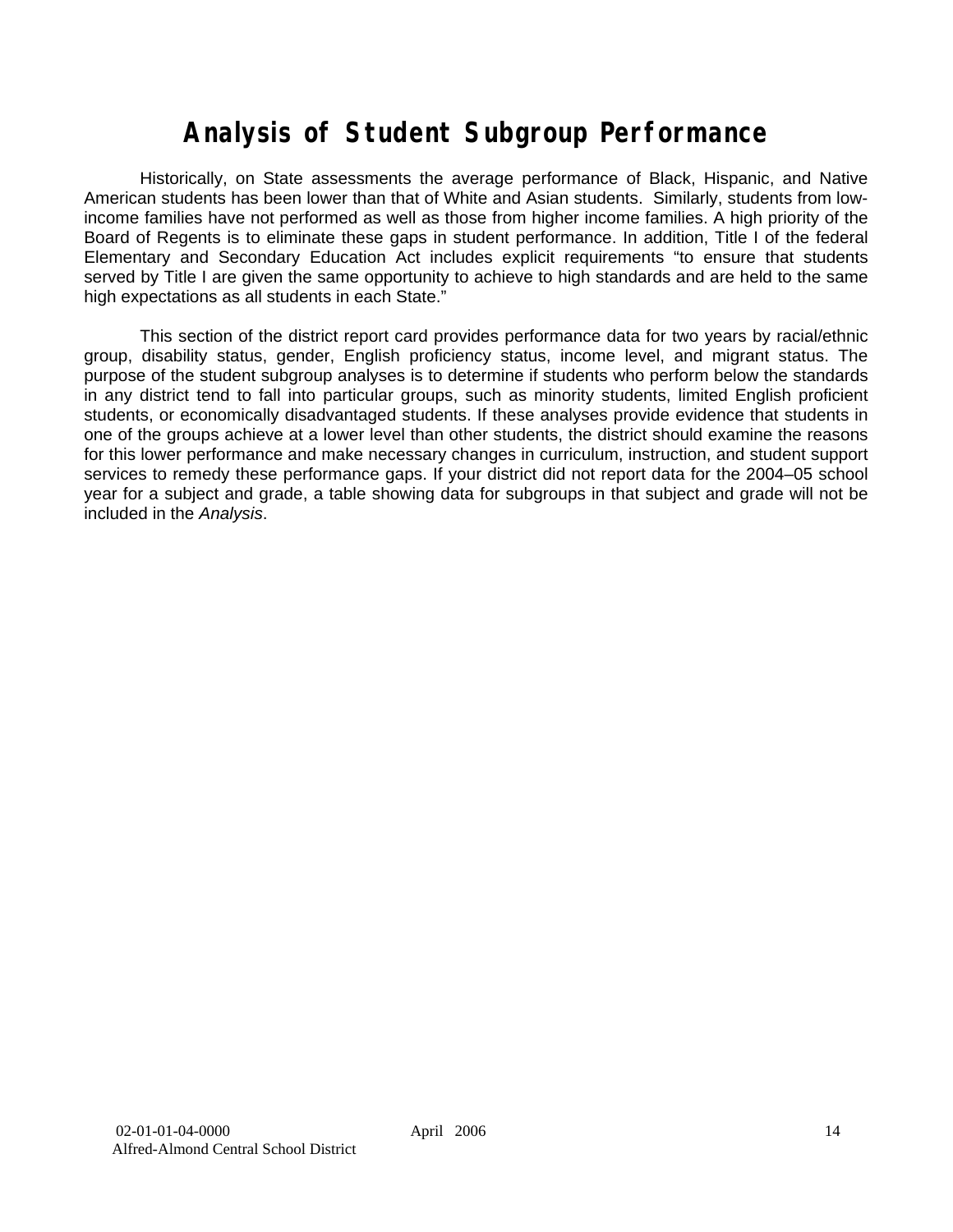# English Language Arts

|                                              |               |         | ັ<br>2003-04                                                      |     | 2004-05       |             |                                                                   |           |
|----------------------------------------------|---------------|---------|-------------------------------------------------------------------|-----|---------------|-------------|-------------------------------------------------------------------|-----------|
| <b>Student Subgroup</b>                      | <b>Total</b>  |         | <b>Percentages of Tested</b><br><b>Students Scoring at Levels</b> |     | <b>Total</b>  |             | <b>Percentages of Tested</b><br><b>Students Scoring at Levels</b> |           |
|                                              | <b>Tested</b> | $2 - 4$ | $3 - 4$                                                           | 4   | <b>Tested</b> | $2 - 4$     | $3 - 4$                                                           | 4         |
| <b>Results by Race/Ethnicity</b>             |               |         |                                                                   |     |               |             |                                                                   |           |
| American Indian/Alaskan Native               | 0             | 0%      | 0%                                                                | 0%  | $\mathbf 0$   | 0%          | 0%                                                                | 0%        |
| <b>Black</b>                                 | $\mathbf 0$   | 0%      | 0%                                                                | 0%  | 0             | 0%          | 0%                                                                | 0%        |
| Hispanic                                     | 0             | 0%      | 0%                                                                | 0%  | 0             | 0%          | 0%                                                                | 0%        |
| Asian or Pacific Islander                    | 1             | s       | s                                                                 | s   | 4             | s           | s                                                                 | s         |
| White                                        | 55            | s       | s                                                                 | s   | 51            | s           | s                                                                 | ${\tt s}$ |
| Total                                        | 56            | 96%     | 71%                                                               | 11% | 55            | 100%        | 85%                                                               | 16%       |
| Small Group Totals (s)                       | 56            | 96%     | 71%                                                               | 11% | 55            | 100%        | 85%                                                               | 16%       |
| <b>Results by Disability Status</b>          |               |         |                                                                   |     |               |             |                                                                   |           |
| General-education students                   | 52            | s       | s                                                                 | s   | 52            | s           | s                                                                 | s         |
| Students with disabilities                   | 4             | s       | s                                                                 | s   | 3             | $\mathbf s$ | $\mathbf s$                                                       | s         |
| Total                                        | 56            | 96%     | 71%                                                               | 11% | 55            | 100%        | 85%                                                               | 16%       |
| <b>Results by Gender</b>                     |               |         |                                                                   |     |               |             |                                                                   |           |
| Female                                       | 26            | 100%    | 69%                                                               | 8%  | 31            | 100%        | 87%                                                               | 19%       |
| Male                                         | 30            | 93%     | 73%                                                               | 13% | 24            | 100%        | 83%                                                               | 13%       |
| Total                                        | 56            | 96%     | 71%                                                               | 11% | 55            | 100%        | 85%                                                               | 16%       |
| <b>Results by English Proficiency Status</b> |               |         |                                                                   |     |               |             |                                                                   |           |
| English proficient                           | 56            | 96%     | 71%                                                               | 11% | 55            | 100%        | 85%                                                               | 16%       |
| Limited English proficient                   | 0             | 0%      | 0%                                                                | 0%  | 0             | 0%          | 0%                                                                | 0%        |
| Total                                        | 56            | 96%     | 71%                                                               | 11% | 55            | 100%        | 85%                                                               | 16%       |
| <b>Results by Income Level</b>               |               |         |                                                                   |     |               |             |                                                                   |           |
| Economically disadvantaged                   | 11            | 82%     | 55%                                                               | 0%  | 13            | 100%        | 69%                                                               | 0%        |
| Not disadvantaged                            | 45            | 100%    | 76%                                                               | 13% | 42            | 100%        | 90%                                                               | 21%       |
| Total                                        | 56            | 96%     | 71%                                                               | 11% | 55            | 100%        | 85%                                                               | 16%       |
| <b>Results by Migrant Status</b>             |               |         |                                                                   |     |               |             |                                                                   |           |
| Migrant family                               | $\mathbf 0$   | 0%      | 0%                                                                | 0%  | $\mathbf 0$   | 0%          | 0%                                                                | 0%        |
| Not migrant family                           | 56            | 96%     | 71%                                                               | 11% | 55            | 100%        | 85%                                                               | 16%       |
| Total                                        | 56            | 96%     | 71%                                                               | 11% | 55            | 100%        | 85%                                                               | 16%       |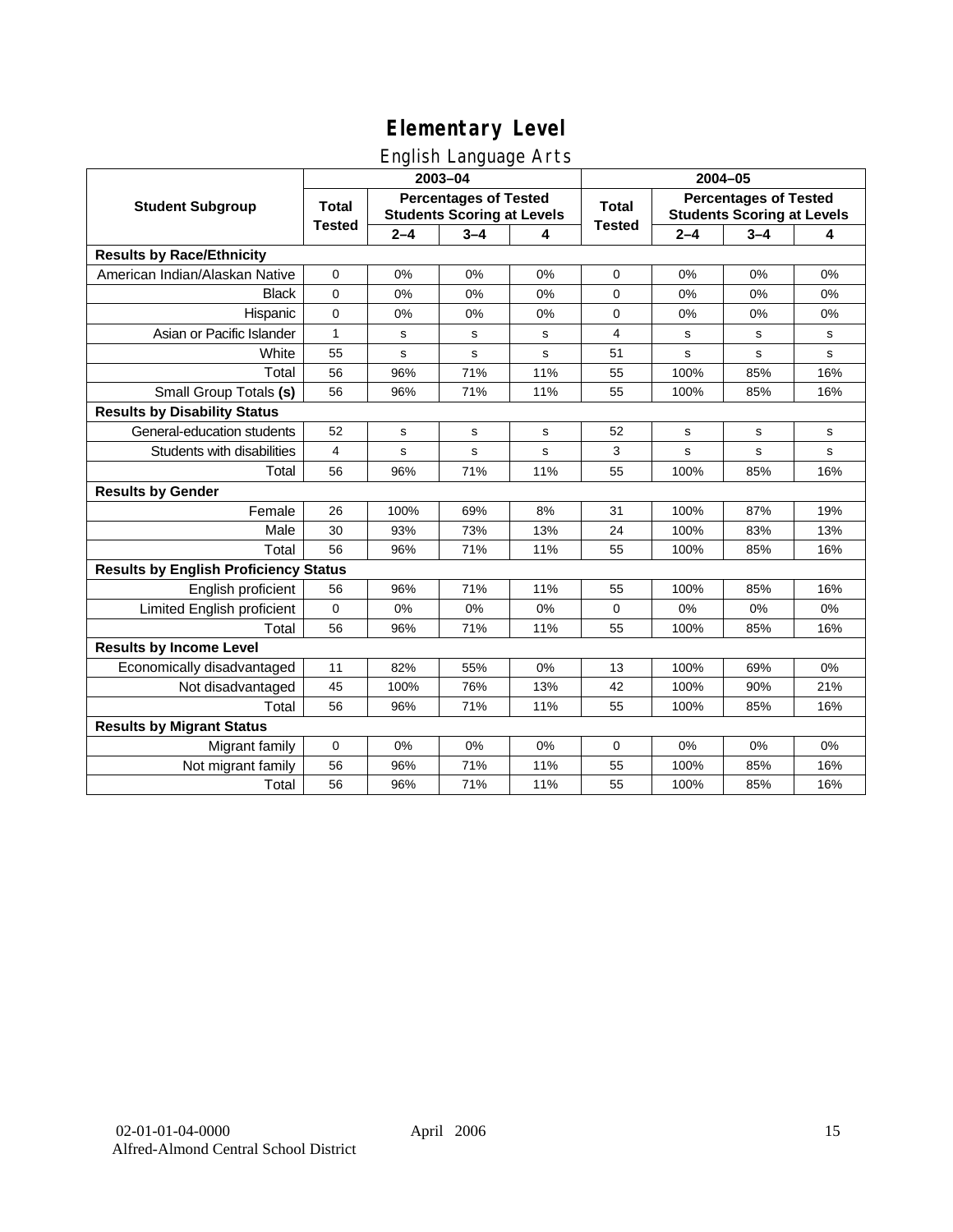### Mathematics

|                                              |               |         | 2003-04                                                           |     | 2004-05        |             |                                                                   |             |
|----------------------------------------------|---------------|---------|-------------------------------------------------------------------|-----|----------------|-------------|-------------------------------------------------------------------|-------------|
| <b>Student Subgroup</b>                      | <b>Total</b>  |         | <b>Percentages of Tested</b><br><b>Students Scoring at Levels</b> |     | Total          |             | <b>Percentages of Tested</b><br><b>Students Scoring at Levels</b> |             |
|                                              | <b>Tested</b> | $2 - 4$ | $3 - 4$                                                           | 4   | <b>Tested</b>  | $2 - 4$     | $3 - 4$                                                           | 4           |
| <b>Results by Race/Ethnicity</b>             |               |         |                                                                   |     |                |             |                                                                   |             |
| American Indian/Alaskan Native               | $\mathbf 0$   | 0%      | 0%                                                                | 0%  | 0              | 0%          | 0%                                                                | 0%          |
| <b>Black</b>                                 | $\Omega$      | 0%      | 0%                                                                | 0%  | $\Omega$       | 0%          | 0%                                                                | 0%          |
| Hispanic                                     | $\mathbf 0$   | 0%      | 0%                                                                | 0%  | 0              | 0%          | 0%                                                                | 0%          |
| Asian or Pacific Islander                    | 1             | s       | s                                                                 | s   | $\overline{4}$ | s           | s                                                                 | s           |
| White                                        | 55            | s       | $\mathbf s$                                                       | s   | 51             | $\mathbf s$ | s                                                                 | $\mathbf s$ |
| Total                                        | 56            | 100%    | 93%                                                               | 21% | 55             | 100%        | 95%                                                               | 35%         |
| Small Group Totals (s)                       | 56            | 100%    | 93%                                                               | 21% | 55             | 100%        | 95%                                                               | 35%         |
| <b>Results by Disability Status</b>          |               |         |                                                                   |     |                |             |                                                                   |             |
| General-education students                   | 52            | s       | s                                                                 | s   | 52             | s           | s                                                                 | s           |
| Students with disabilities                   | 4             | s       | s                                                                 | s   | 3              | $\mathbf s$ | s                                                                 | $\mathbf s$ |
| Total                                        | 56            | 100%    | 93%                                                               | 21% | 55             | 100%        | 95%                                                               | 35%         |
| <b>Results by Gender</b>                     |               |         |                                                                   |     |                |             |                                                                   |             |
| Female                                       | 26            | 100%    | 92%                                                               | 15% | 31             | 100%        | 94%                                                               | 35%         |
| Male                                         | 30            | 100%    | 93%                                                               | 27% | 24             | 100%        | 96%                                                               | 33%         |
| Total                                        | 56            | 100%    | 93%                                                               | 21% | 55             | 100%        | 95%                                                               | 35%         |
| <b>Results by English Proficiency Status</b> |               |         |                                                                   |     |                |             |                                                                   |             |
| English proficient                           | 56            | 100%    | 93%                                                               | 21% | 55             | 100%        | 95%                                                               | 35%         |
| Limited English proficient                   | $\mathbf 0$   | 0%      | 0%                                                                | 0%  | $\Omega$       | 0%          | 0%                                                                | 0%          |
| Total                                        | 56            | 100%    | 93%                                                               | 21% | 55             | 100%        | 95%                                                               | 35%         |
| <b>Results by Income Level</b>               |               |         |                                                                   |     |                |             |                                                                   |             |
| Economically disadvantaged                   | 11            | 100%    | 91%                                                               | 0%  | 13             | 100%        | 85%                                                               | 8%          |
| Not disadvantaged                            | 45            | 100%    | 93%                                                               | 27% | 42             | 100%        | 98%                                                               | 43%         |
| Total                                        | 56            | 100%    | 93%                                                               | 21% | 55             | 100%        | 95%                                                               | 35%         |
| <b>Results by Migrant Status</b>             |               |         |                                                                   |     |                |             |                                                                   |             |
| Migrant family                               | 0             | 0%      | 0%                                                                | 0%  | 0              | 0%          | 0%                                                                | 0%          |
| Not migrant family                           | 56            | 100%    | 93%                                                               | 21% | 55             | 100%        | 95%                                                               | 35%         |
| Total                                        | 56            | 100%    | 93%                                                               | 21% | 55             | 100%        | 95%                                                               | 35%         |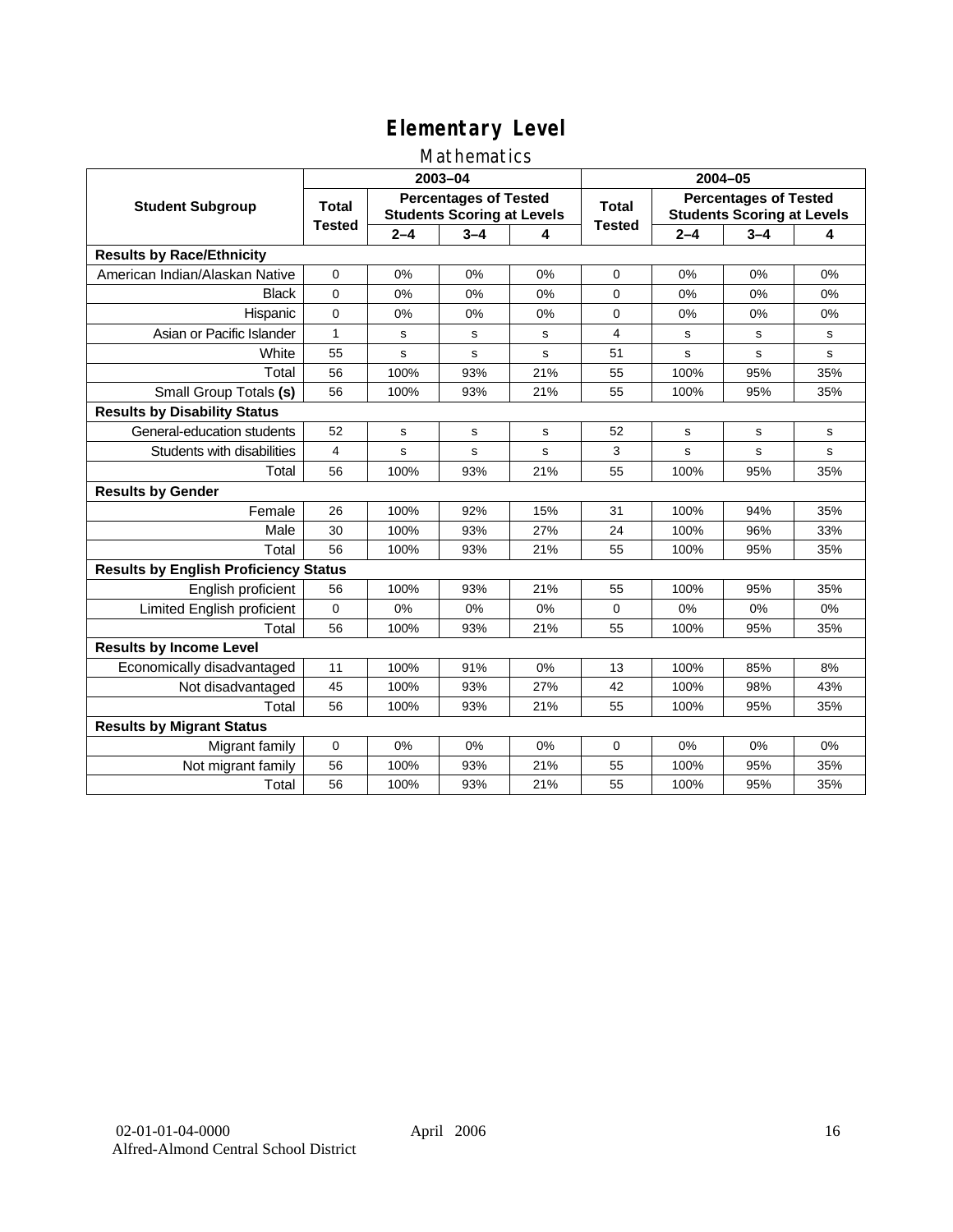### **Science**

|                                              | 2003-04                       |         |                                                                   |     | 2004-05                       |         |                                                                   |             |
|----------------------------------------------|-------------------------------|---------|-------------------------------------------------------------------|-----|-------------------------------|---------|-------------------------------------------------------------------|-------------|
| <b>Student Subgroup</b>                      | <b>Total</b><br><b>Tested</b> |         | <b>Percentages of Tested</b><br><b>Students Scoring at Levels</b> |     | <b>Total</b><br><b>Tested</b> |         | <b>Percentages of Tested</b><br><b>Students Scoring at Levels</b> |             |
|                                              |                               | $2 - 4$ | $3 - 4$                                                           | 4   |                               | $2 - 4$ | $3 - 4$                                                           | 4           |
| <b>Results by Race/Ethnicity</b>             |                               |         |                                                                   |     |                               |         |                                                                   |             |
| American Indian/Alaskan Native               | 0                             | 0%      | 0%                                                                | 0%  | 0                             | 0%      | 0%                                                                | 0%          |
| <b>Black</b>                                 | $\overline{0}$                | 0%      | $0\%$                                                             | 0%  | $\mathbf 0$                   | 0%      | 0%                                                                | 0%          |
| Hispanic                                     | 0                             | 0%      | 0%                                                                | 0%  | 0                             | 0%      | 0%                                                                | 0%          |
| Asian or Pacific Islander                    | 1                             | s       | s                                                                 | s   | 4                             | s       | s                                                                 | s           |
| White                                        | 55                            | s       | s                                                                 | s   | 51                            | s       | s                                                                 | s           |
| Total                                        | 56                            | 100%    | 100%                                                              | 73% | 55                            | 100%    | 100%                                                              | 78%         |
| Small Group Totals (s)                       | 56                            | 100%    | 100%                                                              | 73% | 55                            | 100%    | 100%                                                              | 78%         |
| <b>Results by Disability Status</b>          |                               |         |                                                                   |     |                               |         |                                                                   |             |
| General-education students                   | 52                            | s       | $\mathbf s$                                                       | s   | 52                            | s       | $\mathbf s$                                                       | $\mathbf s$ |
| Students with disabilities                   | 4                             | s       | $\mathbf s$                                                       | s   | 3                             | s       | s                                                                 | s           |
| Total                                        | 56                            | 100%    | 100%                                                              | 73% | 55                            | 100%    | 100%                                                              | 78%         |
| <b>Results by Gender</b>                     |                               |         |                                                                   |     |                               |         |                                                                   |             |
| Female                                       | 26                            | 100%    | 100%                                                              | 65% | 31                            | 100%    | 100%                                                              | 77%         |
| Male                                         | 30                            | 100%    | 100%                                                              | 80% | 24                            | 100%    | 100%                                                              | 79%         |
| Total                                        | 56                            | 100%    | 100%                                                              | 73% | 55                            | 100%    | 100%                                                              | 78%         |
| <b>Results by English Proficiency Status</b> |                               |         |                                                                   |     |                               |         |                                                                   |             |
| English proficient                           | 56                            | 100%    | 100%                                                              | 73% | 55                            | 100%    | 100%                                                              | 78%         |
| Limited English proficient                   | 0                             | 0%      | 0%                                                                | 0%  | 0                             | 0%      | 0%                                                                | 0%          |
| Total                                        | 56                            | 100%    | 100%                                                              | 73% | 55                            | 100%    | 100%                                                              | 78%         |
| <b>Results by Income Level</b>               |                               |         |                                                                   |     |                               |         |                                                                   |             |
| Economically disadvantaged                   | 11                            | 100%    | 100%                                                              | 55% | 13                            | 100%    | 100%                                                              | 54%         |
| Not disadvantaged                            | 45                            | 100%    | 100%                                                              | 78% | 42                            | 100%    | 100%                                                              | 86%         |
| Total                                        | 56                            | 100%    | 100%                                                              | 73% | 55                            | 100%    | 100%                                                              | 78%         |
| <b>Results by Migrant Status</b>             |                               |         |                                                                   |     |                               |         |                                                                   |             |
| Migrant family                               | 0                             | 0%      | 0%                                                                | 0%  | 0                             | 0%      | 0%                                                                | 0%          |
| Not migrant family                           | 56                            | 100%    | 100%                                                              | 73% | 55                            | 100%    | 100%                                                              | 78%         |
| Total                                        | 56                            | 100%    | 100%                                                              | 73% | 55                            | 100%    | 100%                                                              | 78%         |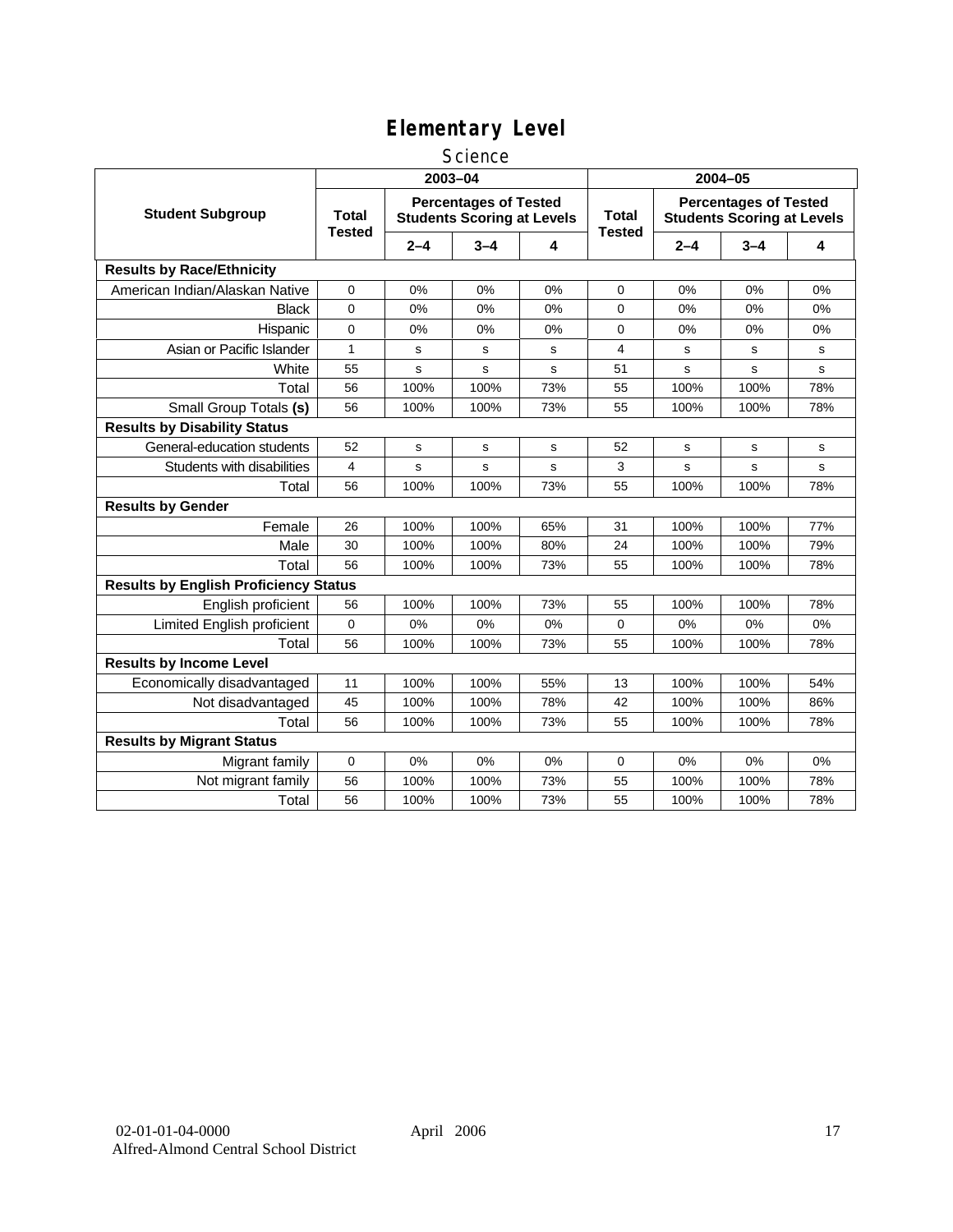# English Language Arts

|                                              |               |         | ັ<br>2003-04                                                      |     | 2004-05        |             |                                                                   |             |
|----------------------------------------------|---------------|---------|-------------------------------------------------------------------|-----|----------------|-------------|-------------------------------------------------------------------|-------------|
| <b>Student Subgroup</b>                      | <b>Total</b>  |         | <b>Percentages of Tested</b><br><b>Students Scoring at Levels</b> |     | <b>Total</b>   |             | <b>Percentages of Tested</b><br><b>Students Scoring at Levels</b> |             |
|                                              | <b>Tested</b> | $2 - 4$ | $3 - 4$                                                           | 4   | <b>Tested</b>  | $2 - 4$     | $3 - 4$                                                           | 4           |
| <b>Results by Race/Ethnicity</b>             |               |         |                                                                   |     |                |             |                                                                   |             |
| American Indian/Alaskan Native               | $\mathbf 0$   | 0%      | 0%                                                                | 0%  | $\mathbf 0$    | 0%          | 0%                                                                | 0%          |
| <b>Black</b>                                 | 1             | s       | s                                                                 | s   | $\Omega$       | 0%          | 0%                                                                | 0%          |
| Hispanic                                     | 0             | 0%      | 0%                                                                | 0%  | 0              | 0%          | 0%                                                                | 0%          |
| Asian or Pacific Islander                    | 1             | s       | s                                                                 | s   | 1              | s           | s                                                                 | s           |
| White                                        | 57            | s       | $\mathbf s$                                                       | s   | 67             | $\mathbf s$ | s                                                                 | $\mathbf s$ |
| Total                                        | 59            | 97%     | 68%                                                               | 20% | 68             | 100%        | 69%                                                               | 12%         |
| Small Group Totals (s)                       | 59            | 97%     | 68%                                                               | 20% | 68             | 100%        | 69%                                                               | 12%         |
| <b>Results by Disability Status</b>          |               |         |                                                                   |     |                |             |                                                                   |             |
| General-education students                   | 54            | 98%     | 74%                                                               | 22% | 61             | 100%        | 77%                                                               | 13%         |
| Students with disabilities                   | 5             | 80%     | 0%                                                                | 0%  | $\overline{7}$ | 100%        | 0%                                                                | 0%          |
| Total                                        | 59            | 97%     | 68%                                                               | 20% | 68             | 100%        | 69%                                                               | 12%         |
| <b>Results by Gender</b>                     |               |         |                                                                   |     |                |             |                                                                   |             |
| Female                                       | 28            | 93%     | 68%                                                               | 21% | 28             | 100%        | 79%                                                               | 18%         |
| Male                                         | 31            | 100%    | 68%                                                               | 19% | 40             | 100%        | 63%                                                               | 8%          |
| Total                                        | 59            | 97%     | 68%                                                               | 20% | 68             | 100%        | 69%                                                               | 12%         |
| <b>Results by English Proficiency Status</b> |               |         |                                                                   |     |                |             |                                                                   |             |
| English proficient                           | 59            | 97%     | 68%                                                               | 20% | 68             | 100%        | 69%                                                               | 12%         |
| Limited English proficient                   | 0             | 0%      | 0%                                                                | 0%  | $\mathbf 0$    | 0%          | 0%                                                                | 0%          |
| Total                                        | 59            | 97%     | 68%                                                               | 20% | 68             | 100%        | 69%                                                               | 12%         |
| <b>Results by Income Level</b>               |               |         |                                                                   |     |                |             |                                                                   |             |
| Economically disadvantaged                   | 9             | 89%     | 11%                                                               | 0%  | 21             | 100%        | 48%                                                               | 5%          |
| Not disadvantaged                            | 50            | 98%     | 78%                                                               | 24% | 47             | 100%        | 79%                                                               | 15%         |
| Total                                        | 59            | 97%     | 68%                                                               | 20% | 68             | 100%        | 69%                                                               | 12%         |
| <b>Results by Migrant Status</b>             |               |         |                                                                   |     |                |             |                                                                   |             |
| Migrant family                               | 0             | 0%      | 0%                                                                | 0%  | 0              | 0%          | 0%                                                                | 0%          |
| Not migrant family                           | 59            | 97%     | 68%                                                               | 20% | 68             | 100%        | 69%                                                               | 12%         |
| Total                                        | 59            | 97%     | 68%                                                               | 20% | 68             | 100%        | 69%                                                               | 12%         |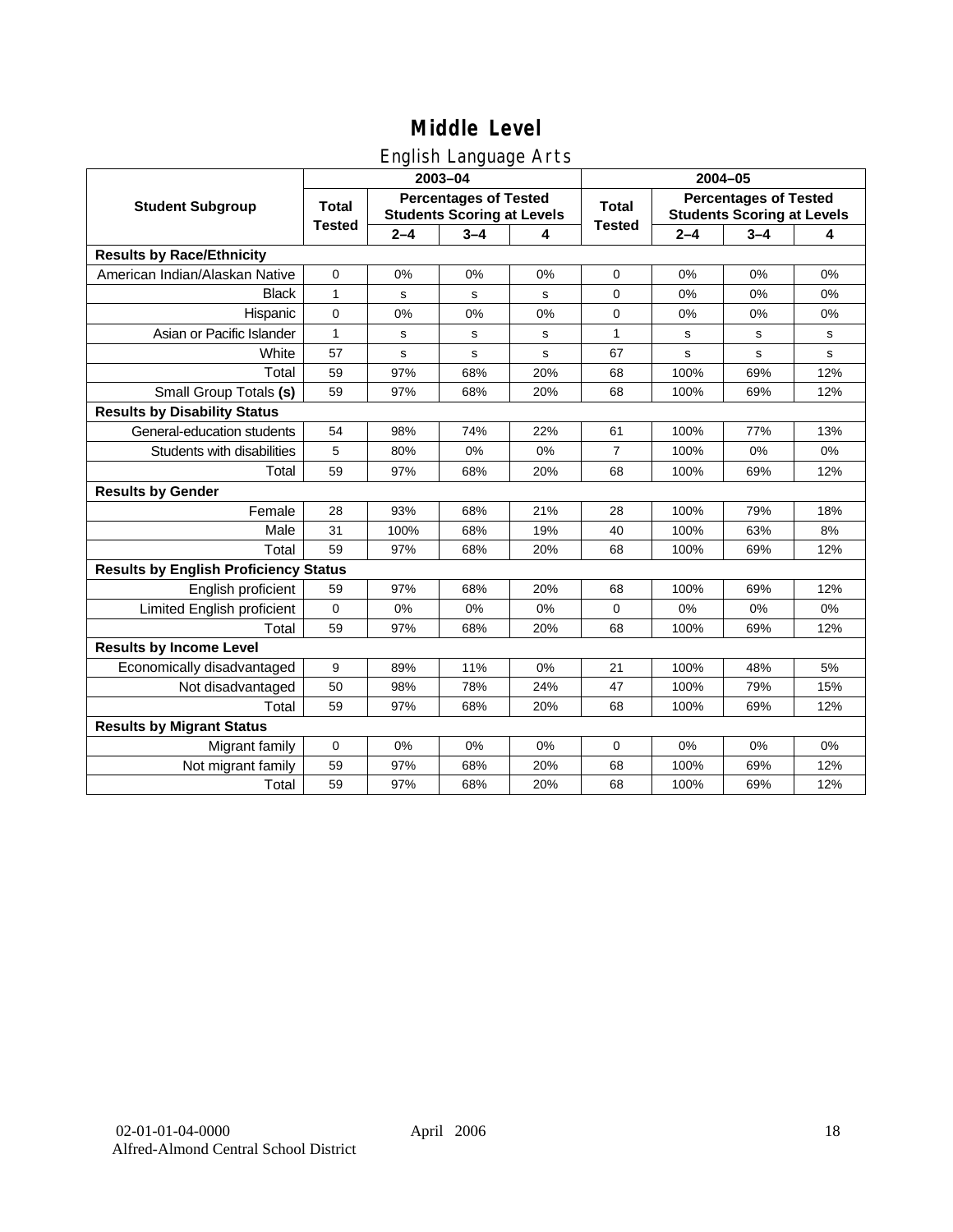### Mathematics

|                                              |               |         | 2003-04                                                           |     | 2004-05       |         |                                                                   |             |
|----------------------------------------------|---------------|---------|-------------------------------------------------------------------|-----|---------------|---------|-------------------------------------------------------------------|-------------|
| <b>Student Subgroup</b>                      | <b>Total</b>  |         | <b>Percentages of Tested</b><br><b>Students Scoring at Levels</b> |     | <b>Total</b>  |         | <b>Percentages of Tested</b><br><b>Students Scoring at Levels</b> |             |
|                                              | <b>Tested</b> | $2 - 4$ | $3 - 4$                                                           | 4   | <b>Tested</b> | $2 - 4$ | $3 - 4$                                                           | 4           |
| <b>Results by Race/Ethnicity</b>             |               |         |                                                                   |     |               |         |                                                                   |             |
| American Indian/Alaskan Native               | $\mathbf 0$   | 0%      | 0%                                                                | 0%  | $\Omega$      | 0%      | 0%                                                                | 0%          |
| <b>Black</b>                                 | 1             | s       | s                                                                 | s   | $\Omega$      | 0%      | 0%                                                                | 0%          |
| Hispanic                                     | $\Omega$      | 0%      | 0%                                                                | 0%  | $\Omega$      | 0%      | 0%                                                                | 0%          |
| Asian or Pacific Islander                    | $\mathbf{1}$  | s       | s                                                                 | s   | $\mathbf{1}$  | s       | s                                                                 | s           |
| White                                        | 58            | s       | s                                                                 | S   | 68            | s       | s                                                                 | $\mathbf s$ |
| Total                                        | 60            | 93%     | 68%                                                               | 15% | 69            | 91%     | 62%                                                               | 13%         |
| Small Group Totals (s)                       | 60            | 93%     | 68%                                                               | 15% | 69            | 91%     | 62%                                                               | 13%         |
| <b>Results by Disability Status</b>          |               |         |                                                                   |     |               |         |                                                                   |             |
| General-education students                   | 55            | 98%     | 75%                                                               | 16% | 63            | 92%     | 68%                                                               | 14%         |
| Students with disabilities                   | 5             | 40%     | 0%                                                                | 0%  | 6             | 83%     | 0%                                                                | 0%          |
| Total                                        | 60            | 93%     | 68%                                                               | 15% | 69            | 91%     | 62%                                                               | 13%         |
| <b>Results by Gender</b>                     |               |         |                                                                   |     |               |         |                                                                   |             |
| Female                                       | 29            | 93%     | 55%                                                               | 14% | 29            | 90%     | 59%                                                               | 10%         |
| Male                                         | 31            | 94%     | 81%                                                               | 16% | 40            | 93%     | 65%                                                               | 15%         |
| Total                                        | 60            | 93%     | 68%                                                               | 15% | 69            | 91%     | 62%                                                               | 13%         |
| <b>Results by English Proficiency Status</b> |               |         |                                                                   |     |               |         |                                                                   |             |
| English proficient                           | 60            | 93%     | 68%                                                               | 15% | 69            | 91%     | 62%                                                               | 13%         |
| Limited English proficient                   | 0             | 0%      | 0%                                                                | 0%  | 0             | 0%      | 0%                                                                | 0%          |
| Total                                        | 60            | 93%     | 68%                                                               | 15% | 69            | 91%     | 62%                                                               | 13%         |
| <b>Results by Income Level</b>               |               |         |                                                                   |     |               |         |                                                                   |             |
| Economically disadvantaged                   | 10            | 60%     | 20%                                                               | 0%  | 20            | 80%     | 30%                                                               | 0%          |
| Not disadvantaged                            | 50            | 100%    | 78%                                                               | 18% | 49            | 96%     | 76%                                                               | 18%         |
| Total                                        | 60            | 93%     | 68%                                                               | 15% | 69            | 91%     | 62%                                                               | 13%         |
| <b>Results by Migrant Status</b>             |               |         |                                                                   |     |               |         |                                                                   |             |
| Migrant family                               | 0             | 0%      | 0%                                                                | 0%  | 0             | 0%      | 0%                                                                | 0%          |
| Not migrant family                           | 60            | 93%     | 68%                                                               | 15% | 69            | 91%     | 62%                                                               | 13%         |
| Total                                        | 60            | 93%     | 68%                                                               | 15% | 69            | 91%     | 62%                                                               | 13%         |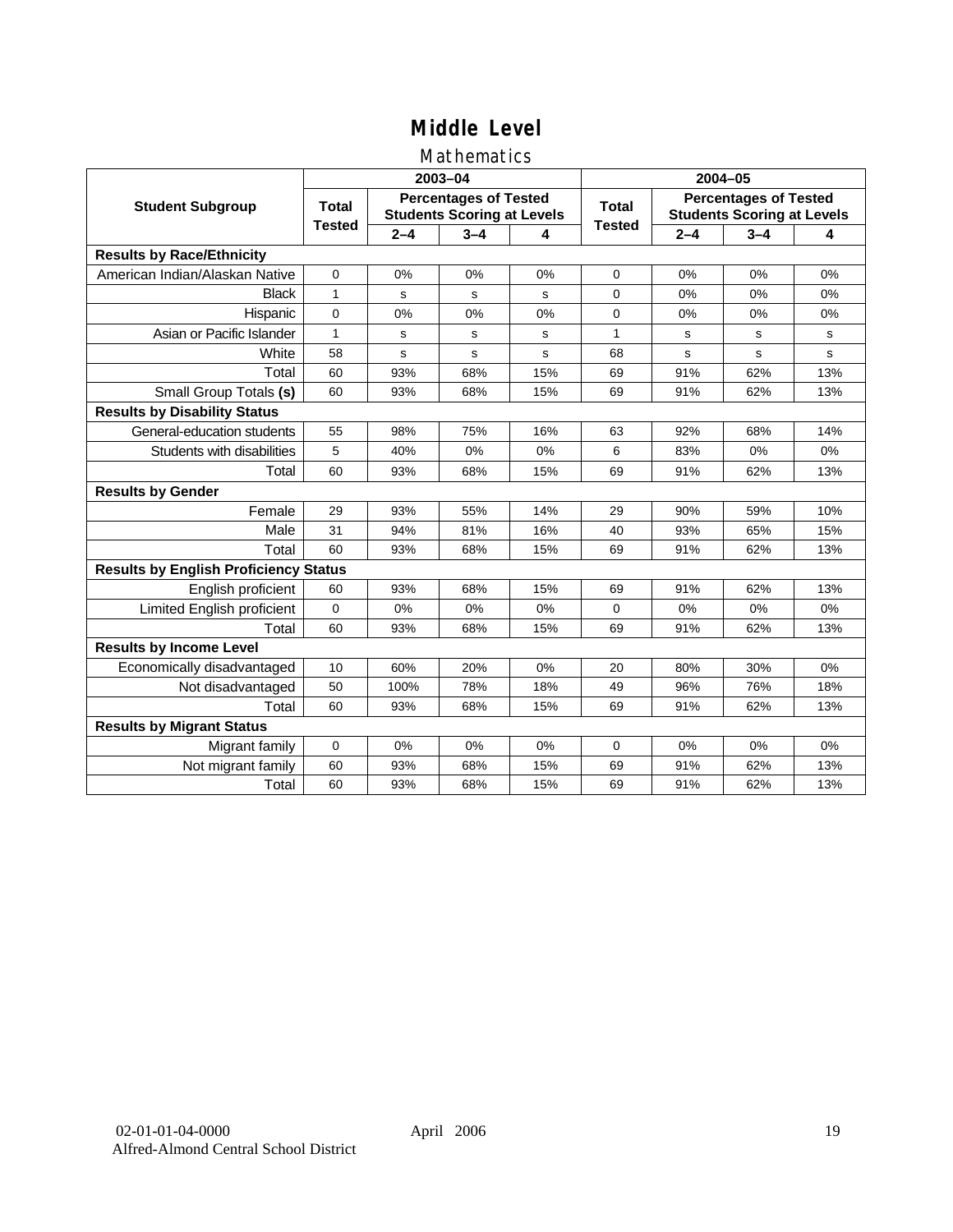### **Science**

|                                              |               |         | 2003-04                                                           |       | 2004-05       |             |                                                                   |     |
|----------------------------------------------|---------------|---------|-------------------------------------------------------------------|-------|---------------|-------------|-------------------------------------------------------------------|-----|
| <b>Student Subgroup</b>                      | <b>Total</b>  |         | <b>Percentages of Tested</b><br><b>Students Scoring at Levels</b> |       | <b>Total</b>  |             | <b>Percentages of Tested</b><br><b>Students Scoring at Levels</b> |     |
|                                              | <b>Tested</b> | $2 - 4$ | $3 - 4$                                                           | 4     | <b>Tested</b> | $2 - 4$     | $3 - 4$                                                           | 4   |
| <b>Results by Race/Ethnicity</b>             |               |         |                                                                   |       |               |             |                                                                   |     |
| American Indian/Alaskan Native               | $\mathbf 0$   | 0%      | 0%                                                                | 0%    | $\Omega$      | 0%          | 0%                                                                | 0%  |
| <b>Black</b>                                 | 1             | s       | s                                                                 | s     | 0             | 0%          | 0%                                                                | 0%  |
| Hispanic                                     | $\mathbf 0$   | 0%      | 0%                                                                | 0%    | $\Omega$      | 0%          | 0%                                                                | 0%  |
| Asian or Pacific Islander                    | $\mathbf{1}$  | s       | s                                                                 | s     | 1             | s           | s                                                                 | s   |
| White                                        | 57            | s       | s                                                                 | s     | 66            | $\mathbf s$ | s                                                                 | s   |
| Total                                        | 59            | 100%    | 90%                                                               | 47%   | 67            | 100%        | 96%                                                               | 51% |
| Small Group Totals (s)                       | 59            | 100%    | 90%                                                               | 47%   | 67            | 100%        | 96%                                                               | 51% |
| <b>Results by Disability Status</b>          |               |         |                                                                   |       |               |             |                                                                   |     |
| General-education students                   | 54            | 100%    | 93%                                                               | 52%   | 61            | 100%        | 95%                                                               | 56% |
| Students with disabilities                   | 5             | 100%    | 60%                                                               | $0\%$ | 6             | 100%        | 100%                                                              | 0%  |
| Total                                        | 59            | 100%    | 90%                                                               | 47%   | 67            | 100%        | 96%                                                               | 51% |
| <b>Results by Gender</b>                     |               |         |                                                                   |       |               |             |                                                                   |     |
| Female                                       | 29            | 100%    | 86%                                                               | 31%   | 28            | 100%        | 93%                                                               | 39% |
| Male                                         | 30            | 100%    | 93%                                                               | 63%   | 39            | 100%        | 97%                                                               | 59% |
| Total                                        | 59            | 100%    | 90%                                                               | 47%   | 67            | 100%        | 96%                                                               | 51% |
| <b>Results by English Proficiency Status</b> |               |         |                                                                   |       |               |             |                                                                   |     |
| English proficient                           | 59            | 100%    | 90%                                                               | 47%   | 67            | 100%        | 96%                                                               | 51% |
| <b>Limited English proficient</b>            | $\Omega$      | $0\%$   | 0%                                                                | 0%    | 0             | 0%          | 0%                                                                | 0%  |
| Total                                        | 59            | 100%    | 90%                                                               | 47%   | 67            | 100%        | 96%                                                               | 51% |
| <b>Results by Income Level</b>               |               |         |                                                                   |       |               |             |                                                                   |     |
| Economically disadvantaged                   | 9             | 100%    | 44%                                                               | 11%   | 20            | 100%        | 100%                                                              | 15% |
| Not disadvantaged                            | 50            | 100%    | 98%                                                               | 54%   | 47            | 100%        | 94%                                                               | 66% |
| Total                                        | 59            | 100%    | 90%                                                               | 47%   | 67            | 100%        | 96%                                                               | 51% |
| <b>Results by Migrant Status</b>             |               |         |                                                                   |       |               |             |                                                                   |     |
| Migrant family                               | $\mathbf 0$   | 0%      | 0%                                                                | 0%    | 0             | 0%          | 0%                                                                | 0%  |
| Not migrant family                           | 59            | 100%    | 90%                                                               | 47%   | 67            | 100%        | 96%                                                               | 51% |
| Total                                        | 59            | 100%    | 90%                                                               | 47%   | 67            | 100%        | 96%                                                               | 51% |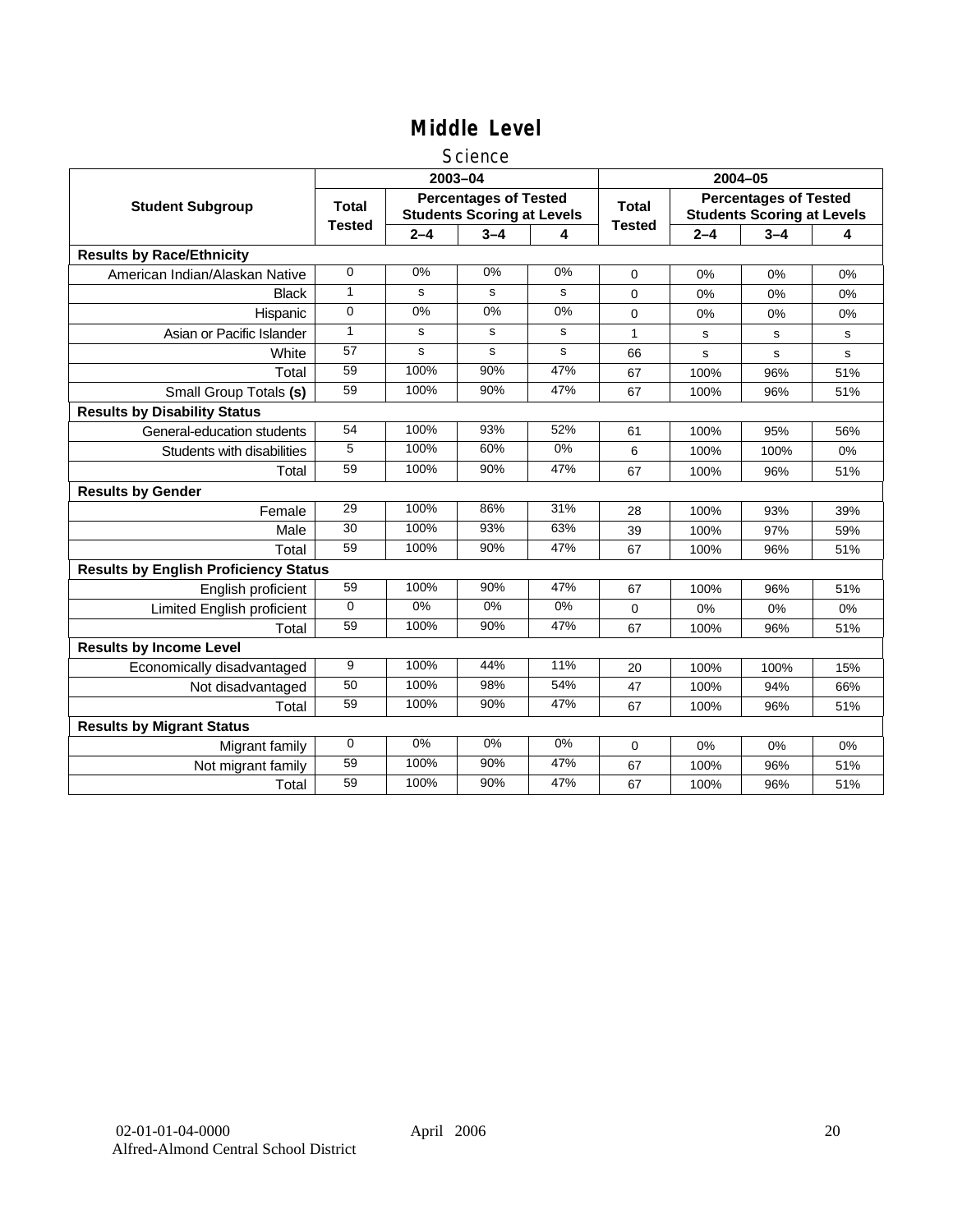# **2000 and 2001 High School Cohorts**

General-education students who first entered ninth grade in 2000 or 2001 must score 55 or higher on Regents English and mathematics examinations to graduate. During the phase-in of the Regents examination graduation requirements, all students (with district board of education approval) may qualify for a local diploma by earning a score of 55–64 on the required Regents examinations; a score of 65 or higher is required for a Regents diploma. Students with disabilities and certain students with a Section 504 Accommodation Plan may qualify for a local diploma by passing Regents competency tests. The data in these tables show the performance of the cohorts as of June 30<sup>th</sup> of the fourth year after first entering grade 9.

#### **Performance on the English Assessment Requirement for Graduation**

|                                              | 2000 Cohort                  |                          |                |                   |                                  | 2001 Cohort              |                |               |                   |                          |
|----------------------------------------------|------------------------------|--------------------------|----------------|-------------------|----------------------------------|--------------------------|----------------|---------------|-------------------|--------------------------|
| <b>Student Subgroup</b>                      |                              | <b>Count of Students</b> |                |                   | <b>Percent</b><br><b>Meeting</b> | <b>Count of Students</b> |                |               |                   | <b>Percent</b>           |
|                                              | <b>Students</b><br>in Cohort | by Score                 |                |                   |                                  | <b>Students</b>          | by Score       |               | <b>Meeting</b>    |                          |
|                                              |                              | <b>Regents</b>           |                | Pass-             | Gradu-                           | in                       | <b>Regents</b> |               | Pass-             | Gradua-                  |
|                                              |                              | $55 -$<br>64             | $65 -$<br>100  | ed<br><b>RCTs</b> | ation<br>Require-<br>ment        | <b>Cohort</b>            | $55 -$<br>64   | $65 -$<br>100 | ed<br><b>RCTs</b> | tion<br>Require-<br>ment |
| <b>Results by Race/Ethnicity</b>             |                              |                          |                |                   |                                  |                          |                |               |                   |                          |
| American Indian/Alaskan Native               | 0                            | 0                        | $\mathbf 0$    | 0                 | 0%                               | 0                        | 0              | $\mathbf 0$   | 0                 | 0%                       |
| <b>Black</b>                                 | $\mathbf{1}$                 | s                        | s              | s                 | s                                | 1                        | s              | s             | s                 | s                        |
| Hispanic                                     | 0                            | 0                        | 0              | 0                 | 0%                               | 0                        | 0              | $\mathbf 0$   | 0                 | 0%                       |
| Asian or Pacific Islander                    | 4                            | S                        | $\mathbf s$    | s                 | s                                | 0                        | 0              | $\mathbf 0$   | $\overline{0}$    | 0%                       |
| White                                        | 60                           | $\mathbf{1}$             | 55             | 0                 | 93%                              | 55                       | s              | $\mathbf s$   | s                 | s                        |
| Total                                        | 65                           | $\mathbf{1}$             | 60             | 0                 | 94%                              | 56                       | $\mathsf 0$    | 53            | 0                 | 95%                      |
| Small Group Totals (s)                       | 5                            | $\mathbf 0$              | 5              | $\Omega$          | 100%                             | 56                       | 0              | 53            | 0                 | 95%                      |
| <b>Results by Disability Status</b>          |                              |                          |                |                   |                                  |                          |                |               |                   |                          |
| General-education students                   | 59                           | $\mathbf{1}$             | 57             | 0                 | 98%                              | 52                       | s              | s             | s                 | s                        |
| Students with disabilities                   | 6                            | $\mathbf 0$              | 3              | 0                 | 50%                              | 4                        | s              | s             | s                 | s                        |
| Total                                        | 65                           | 1                        | 60             | 0                 | 94%                              | 56                       | 0              | 53            | 0                 | 95%                      |
| <b>Results by Gender</b>                     |                              |                          |                |                   |                                  |                          |                |               |                   |                          |
| Female                                       | 33                           | $\mathbf 0$              | 31             | 0                 | 94%                              | 29                       | 0              | 27            | 0                 | 93%                      |
| Male                                         | 32                           | 1                        | 29             | 0                 | 94%                              | 27                       | 0              | 26            | 0                 | 96%                      |
| Total                                        | 65                           | 1                        | 60             | 0                 | 94%                              | 56                       | $\overline{0}$ | 53            | 0                 | 95%                      |
| <b>Results by English Proficiency Status</b> |                              |                          |                |                   |                                  |                          |                |               |                   |                          |
| English proficient                           | 65                           | 1                        | 60             | 0                 | 94%                              | 56                       | 0              | 53            | 0                 | 95%                      |
| Limited English proficient                   | 0                            | 0                        | $\mathbf 0$    | 0                 | 0%                               | 0                        | 0              | 0             | 0                 | 0%                       |
| Total                                        | 65                           | 1                        | 60             | $\Omega$          | 94%                              | 56                       | $\Omega$       | 53            | $\Omega$          | 95%                      |
| <b>Results by Income Level</b>               |                              |                          |                |                   |                                  |                          |                |               |                   |                          |
| Economically disadvantaged                   | 10                           | $\mathbf{1}$             | $\overline{7}$ | 0                 | 80%                              | 8                        | 0              | 8             | 0                 | 100%                     |
| Not disadvantaged                            | 55                           | $\mathbf 0$              | 53             | 0                 | 96%                              | 48                       | $\mathbf 0$    | 45            | 0                 | 94%                      |
| Total                                        | 65                           | 1                        | 60             | $\Omega$          | 94%                              | 56                       | $\mathbf{0}$   | 53            | $\overline{0}$    | 95%                      |
| <b>Results by Migrant Status</b>             |                              |                          |                |                   |                                  |                          |                |               |                   |                          |
| Migrant family                               | 0                            | $\mathbf 0$              | 0              | 0                 | 0%                               | 0                        | 0              | 0             | 0                 | 0%                       |
| Not migrant family                           | 65                           | 1                        | 60             | 0                 | 94%                              | 56                       | 0              | 53            | 0                 | 95%                      |
| Total                                        | 65                           | 1                        | 60             | 0                 | 94%                              | 56                       | 0              | 53            | 0                 | 95%                      |

### **after Four Years of High School**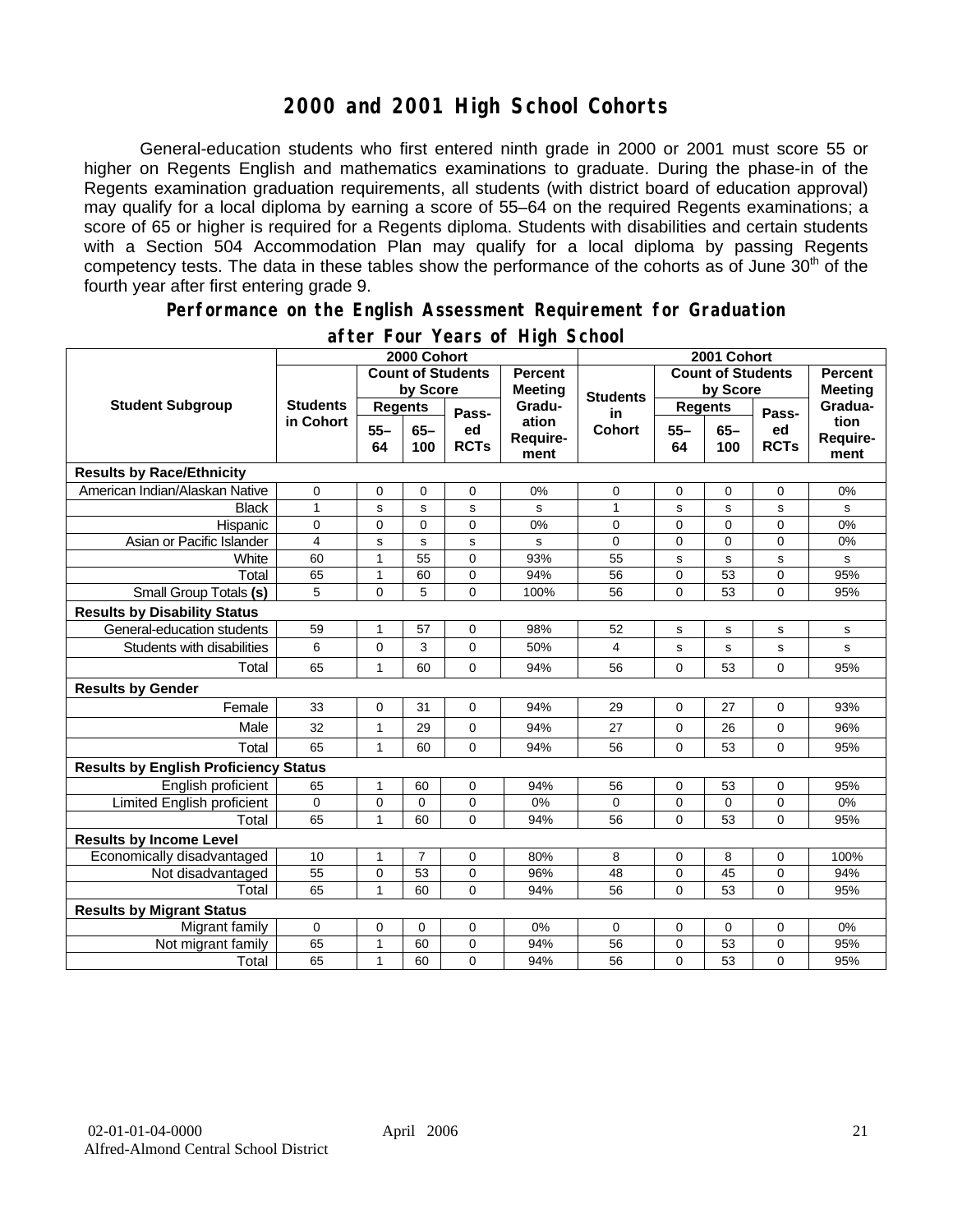### **Performance on the Mathematics Assessment Requirement for Graduation after Four Years of High School**

|                                              | <u><b>Example 1999</b></u> Town Teams of The Concern<br>2000 Cohort |                 |             |              |                 | 2001 Cohort                            |                |             |                |                |
|----------------------------------------------|---------------------------------------------------------------------|-----------------|-------------|--------------|-----------------|----------------------------------------|----------------|-------------|----------------|----------------|
| <b>Student Subgroup</b>                      | <b>Count of Students</b>                                            |                 |             |              | <b>Percent</b>  | <b>Count of Students</b>               |                |             | <b>Percent</b> |                |
|                                              | <b>Students</b><br>in<br><b>Cohort</b>                              | by Score        |             |              | <b>Meeting</b>  |                                        | by Score       |             |                | <b>Meeting</b> |
|                                              |                                                                     | <b>Regents</b>  |             |              | Gradu-<br>ation | <b>Students</b><br>in<br><b>Cohort</b> | <b>Regents</b> |             |                | Gradua-        |
|                                              |                                                                     | $55 -$<br>$65-$ |             | Pass-<br>ed  |                 |                                        | $55 -$         | $65-$       | Pass-<br>ed    | tion           |
|                                              |                                                                     | 64              | 100         | <b>RCTs</b>  | Require-        |                                        | 64             | 100         | <b>RCTs</b>    | Require-       |
|                                              |                                                                     |                 |             | ment         |                 |                                        |                |             | ment           |                |
| <b>Results by Race/Ethnicity</b>             |                                                                     |                 |             |              |                 |                                        |                |             |                |                |
| American Indian/Alaskan Native               | $\mathbf 0$                                                         | 0               | 0           | 0            | 0%              | 0                                      | 0              | 0           | 0              | 0%             |
| <b>Black</b>                                 | $\mathbf{1}$                                                        | $\mathbf s$     | s           | $\sf s$      | s               | $\mathbf{1}$                           | s              | s           | s              | s              |
| Hispanic                                     | $\mathbf 0$                                                         | $\mathbf 0$     | $\mathbf 0$ | 0            | 0%              | 0                                      | $\mathbf 0$    | $\mathbf 0$ | 0              | $0\%$          |
| Asian or Pacific Islander                    | $\overline{4}$                                                      | s               | s           | $\sf s$      | s               | 0                                      | $\mathbf 0$    | $\mathbf 0$ | 0              | 0%             |
| White                                        | 60                                                                  | $\mathbf{1}$    | 55          | 1            | 95%             | 55                                     | s              | s           | s              | s              |
| Total                                        | 65                                                                  | $\mathbf{1}$    | 60          | $\mathbf{1}$ | 95%             | 56                                     | $\mathbf 0$    | 54          | 0              | 96%            |
| <b>Small Group Totals (s)</b>                | 5                                                                   | 0               | 5           | $\Omega$     | 100%            | 56                                     | $\mathbf 0$    | 54          | $\overline{0}$ | 96%            |
| <b>Results by Disability Status</b>          |                                                                     |                 |             |              |                 |                                        |                |             |                |                |
| General-education students                   | 59                                                                  | $\mathbf 0$     | 59          | 0            | 100%            | 52                                     | s              | s           | s              | $\mathbf s$    |
| Students with disabilities                   | 6                                                                   | 1               | 1           | 1            | 50%             | 4                                      | s              | $\mathbf s$ | s              | $\mathbf s$    |
| Total                                        | 65                                                                  | $\mathbf{1}$    | 60          | $\mathbf{1}$ | 95%             | 56                                     | $\Omega$       | 54          | 0              | 96%            |
| <b>Results by Gender</b>                     |                                                                     |                 |             |              |                 |                                        |                |             |                |                |
| Female                                       | 33                                                                  | 0               | 31          | $\mathbf 0$  | 94%             | 29                                     | 0              | 28          | 0              | 97%            |
| Male                                         | 32                                                                  | $\mathbf{1}$    | 29          | $\mathbf{1}$ | 97%             | 27                                     | $\mathbf 0$    | 26          | 0              | 96%            |
| Total                                        | 65                                                                  | 1               | 60          | $\mathbf{1}$ | 95%             | 56                                     | $\mathbf 0$    | 54          | $\mathbf 0$    | 96%            |
| <b>Results by English Proficiency Status</b> |                                                                     |                 |             |              |                 |                                        |                |             |                |                |
| English proficient                           | 65                                                                  | 1               | 60          | $\mathbf{1}$ | 95%             | 56                                     | 0              | 54          | 0              | 96%            |
| Limited English proficient                   | 0                                                                   | $\mathbf 0$     | 0           | 0            | 0%              | 0                                      | $\mathbf 0$    | $\mathbf 0$ | 0              | 0%             |
| Total                                        | 65                                                                  | 1               | 60          | $\mathbf{1}$ | 95%             | 56                                     | $\Omega$       | 54          | 0              | 96%            |
| <b>Results by Income Level</b>               |                                                                     |                 |             |              |                 |                                        |                |             |                |                |
| Economically disadvantaged                   | 10                                                                  | 0               | 9           | 0            | 90%             | 8                                      | 0              | 8           | 0              | 100%           |
| Not disadvantaged                            | 55                                                                  | 1               | 51          | 1            | 96%             | 48                                     | $\mathbf 0$    | 46          | 0              | 96%            |
| Total                                        | 65                                                                  | 1               | 60          | $\mathbf{1}$ | 95%             | 56                                     | $\mathbf 0$    | 54          | $\Omega$       | 96%            |
| <b>Results by Migrant Status</b>             |                                                                     |                 |             |              |                 |                                        |                |             |                |                |
| Migrant family                               | $\mathbf 0$                                                         | 0               | 0           | 0            | 0%              | 0                                      | 0              | 0           | 0              | 0%             |
| Not migrant family                           | 65                                                                  | 1               | 60          | $\mathbf{1}$ | 95%             | 56                                     | 0              | 54          | 0              | 96%            |
| Total                                        | 65                                                                  | 1               | 60          | $\mathbf{1}$ | 95%             | 56                                     | $\pmb{0}$      | 54          | 0              | 96%            |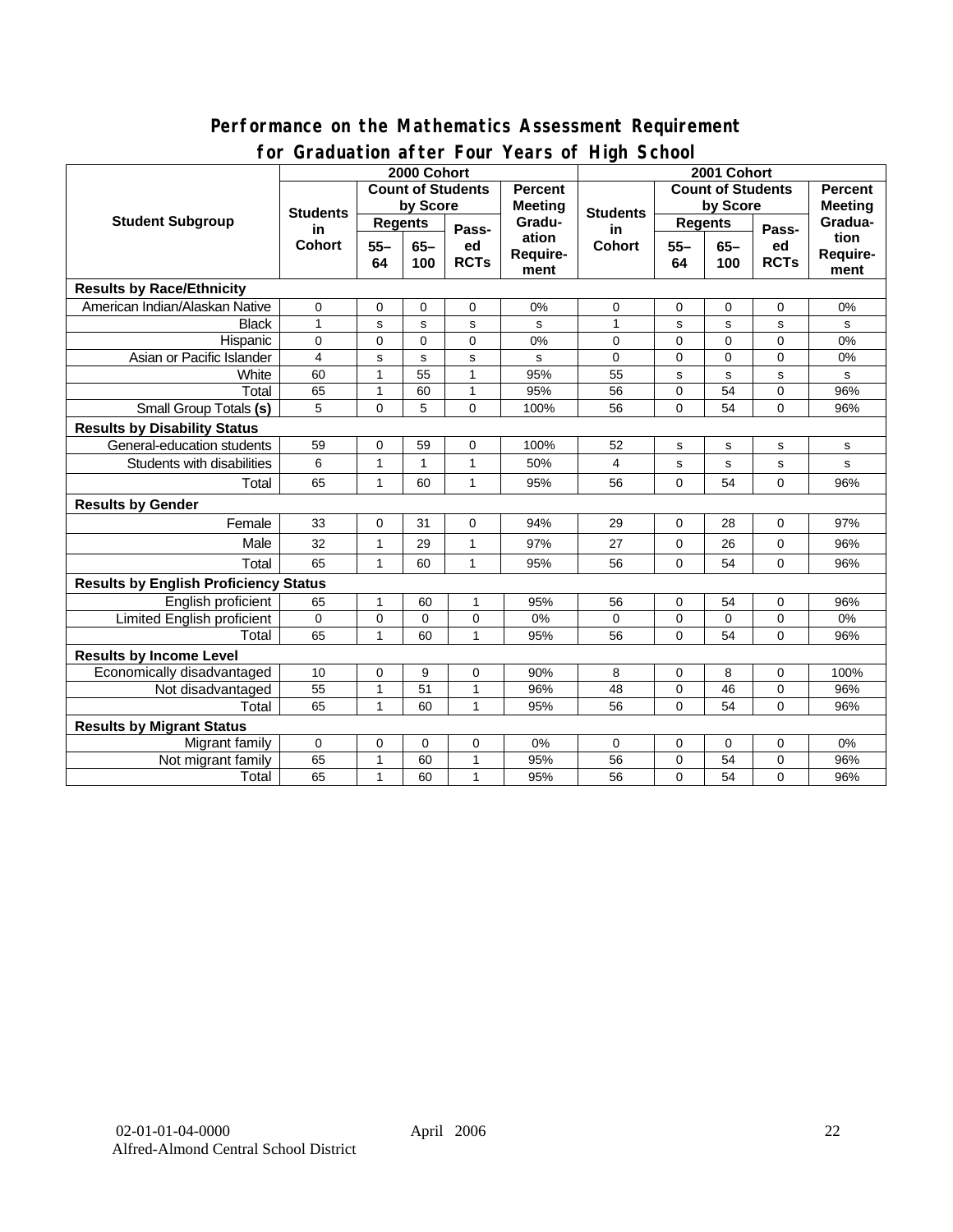# **Cohort Graduation Rates**

Students were counted as graduates if they earned a local diploma with or without a Regents endorsement by August 31<sup>st</sup> of the fourth year after first entering grade 9. The graduation-rate cohort includes students who transferred to general education development (GED) programs. These students were not counted in the district accountability cohort for English and mathematics.

|                                              | 1999 Cohort as of                |                    | 2000 Cohort as of                |                    |  |  |  |  |  |  |
|----------------------------------------------|----------------------------------|--------------------|----------------------------------|--------------------|--|--|--|--|--|--|
|                                              | August 31, 2003                  |                    | <b>August 31, 2004</b>           |                    |  |  |  |  |  |  |
| <b>Student Subgroup</b>                      | Graduation<br><b>Rate Cohort</b> | Graduation<br>Rate | Graduation<br><b>Rate Cohort</b> | Graduation<br>Rate |  |  |  |  |  |  |
| <b>Results by Race/Ethnicity</b>             |                                  |                    |                                  |                    |  |  |  |  |  |  |
| American Indian/Alaskan Native               | 0                                | 0%                 | 0                                | 0%                 |  |  |  |  |  |  |
| <b>Black</b>                                 | $\mathbf{0}$                     | 0%                 | 1                                | s                  |  |  |  |  |  |  |
| Hispanic                                     | $\mathbf 0$                      | 0%                 | $\mathbf 0$                      | 0%                 |  |  |  |  |  |  |
| Asian or Pacific Islander                    | $\Omega$                         | 0%                 | 4                                | s                  |  |  |  |  |  |  |
| White                                        | 65                               | 91%                | 61                               | 90%                |  |  |  |  |  |  |
| Total                                        | 65                               | 91%                | 66                               | 91%                |  |  |  |  |  |  |
| Small Group Totals (s)                       | $\Omega$                         | 0%                 | 5                                | 100%               |  |  |  |  |  |  |
| <b>Results by Disability Status</b>          |                                  |                    |                                  |                    |  |  |  |  |  |  |
| General-education students                   | 63                               | s                  | 60                               | 95%                |  |  |  |  |  |  |
| Students with disabilities                   | 2                                | S                  | 6                                | 50%                |  |  |  |  |  |  |
| Total                                        | 65                               | 91%                | 66                               | 91%                |  |  |  |  |  |  |
| <b>Results by Gender</b>                     |                                  |                    |                                  |                    |  |  |  |  |  |  |
| Female                                       | 35                               | 94%                | 33                               | 94%                |  |  |  |  |  |  |
| Male                                         | 30                               | 87%                | 33                               | 88%                |  |  |  |  |  |  |
| Total                                        | 65                               | 91%                | 66                               | 91%                |  |  |  |  |  |  |
| <b>Results by English Proficiency Status</b> |                                  |                    |                                  |                    |  |  |  |  |  |  |
| English proficient                           | 65                               | 91%                | 66                               | 91%                |  |  |  |  |  |  |
| <b>Limited English proficient</b>            | $\Omega$                         | 0%                 | 0                                | 0%                 |  |  |  |  |  |  |
| Total                                        | 65                               | 91%                | 66                               | 91%                |  |  |  |  |  |  |
| <b>Results by Income Level</b>               |                                  |                    |                                  |                    |  |  |  |  |  |  |
| Economically disadvantaged                   | 10                               | 80%                | 11                               | 64%                |  |  |  |  |  |  |
| Not disadvantaged                            | 55                               | 93%                | 55                               | 96%                |  |  |  |  |  |  |
| Total                                        | 65                               | 91%                | 66                               | 91%                |  |  |  |  |  |  |
| <b>Results by Migrant Status</b>             |                                  |                    |                                  |                    |  |  |  |  |  |  |
| Migrant family                               | 0                                | 0%                 | $\mathbf 0$                      | 0%                 |  |  |  |  |  |  |
| Not migrant family                           | 65                               | 91%                | 66                               | 91%                |  |  |  |  |  |  |
| Total                                        | 65                               | 91%                | 66                               | 91%                |  |  |  |  |  |  |